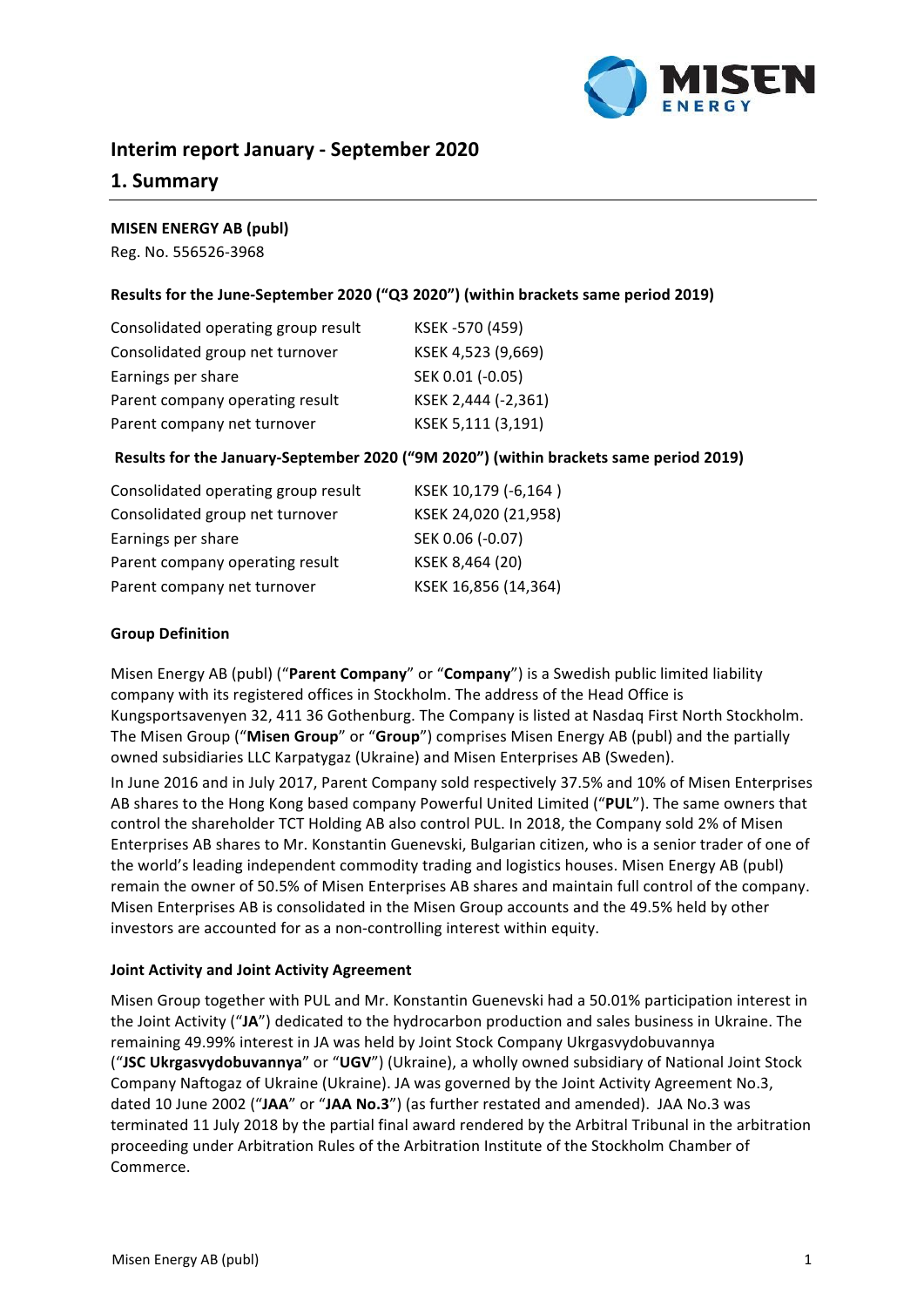# **2. Essential Events during the 9М 2020**

# **Accounting treatment of the Joint Activity**

Misen Enterprises AB and LLC Karpatygaz participate in an arbitration proceeding commenced by JSC Ukrgasvydobuvannya in August 2016 under JAA No.3 and vigorously defend the legitimate interests of their investors.

On 11 July 2018, the Arbitral Tribunal rendered Final Partial Award in the arbitration proceeding commenced under JAA No.3 in accordance to Arbitration Rules of the Arbitration Institute of the Stockholm Chamber of Commerce. This award is a final award on those issues that were decided at this stage of the proceeding. The Arbitral Tribunal fully rejected the JAA's invalidity arguments, as well as the overwhelming majority of JSC Ukrgasvydobuvannya's arguments concerning Misen Enterprises AB and LLC Karpatygaz alleged "breaches". In specific, Final Partial Award acknowledges the following:

1. The Arbitral Tribunal has fully, unanimously and unequivocally dismissed all the claims submitted by JSC Ukrgasvydobuvannya in relation to alleged invalidity of the JAA. The Arbitral Tribunal found no corruption or collusion in the negotiation and approval of the JAA. The Tribunal did not establish any wrongdoing of present and/or former shareholders (beneficial owners) of Misen Enterprises AB and Karpatygaz LLC. Also, there was no wrongdoing of management of Misen Enterprises AB and Karpatygaz LLC. The JAA complied with all relevant Ukrainian legislation. Specifically, the Arbitral Tribunal found that there is no basis to conclude that the JAA breached Article 7(4) of the Pipeline Transport Law or public policy. The Arbitral Tribunal established that JSC Ukrgasvydobuvannya retained full rights to access and use its wells and there was no misappropriation of this of JSC Ukrgasvydobuvannya's property. Further, the Arbitral Tribunal has rejected claims of JSC Ukrgasvydobuvannya that the JAA breached the prohibition on the sale of gas other than to PJSC NJSC Naftogaz of Ukraine pursuant to Article 10 of the Law on the Functioning of the Gas Market.

Summarizing the Arbitral Tribunal findings on the above mentioned issues, the Tribunal confirmed that the JAA is a legal and fully binding contract, which gave rise to substantial benefits for JSC Ukrgasvydobuvannya (notably the ability to commercialise its gas at higher, unregulated prices, the obligation of Misen Enterprises AB to ensure additional financing to implement the Joint Activity Programs, and the revenues earned by providing services to the Joint Activity under the Services Agreement). The JAA was concluded in the interests of JSC Ukrgasvydobuvannya, not contrary to its interests.

2. Performing their respective contractual obligations, Misen Enterprises AB and / or LLC Karpatygaz did not make any material breaches of the JAA, and, therefore the, Arbitral **Tribunal has fully, unanimously and unequivocally dismissed all the claims submitted by JSC Ukrgasvydobuvannya to terminate the JAA on the ground that Misen Enterprises AB** and LLC Karpatygaz allegedly breached their contractual obligations. Specifically, the Arbitral Tribunal found that Misen Enterprises AB made no breach of its obligation to provide additional financing to implement the Joint Activity Programs; LLC Karpatygaz made no breaches of the JAA by entering into any of the sale of gas agreements; there was no failure to contribute know-how to the Joint Activity; there were no unjustified "threats" to stop operation of certain booster compressor stations; LLC Karpatygaz had a right to enter into settlement agreements with respect to certain debts owed to the Joint Activity; and, finally, the Arbitral Tribunal declared that LLC Karpatygaz complied with its obligations under the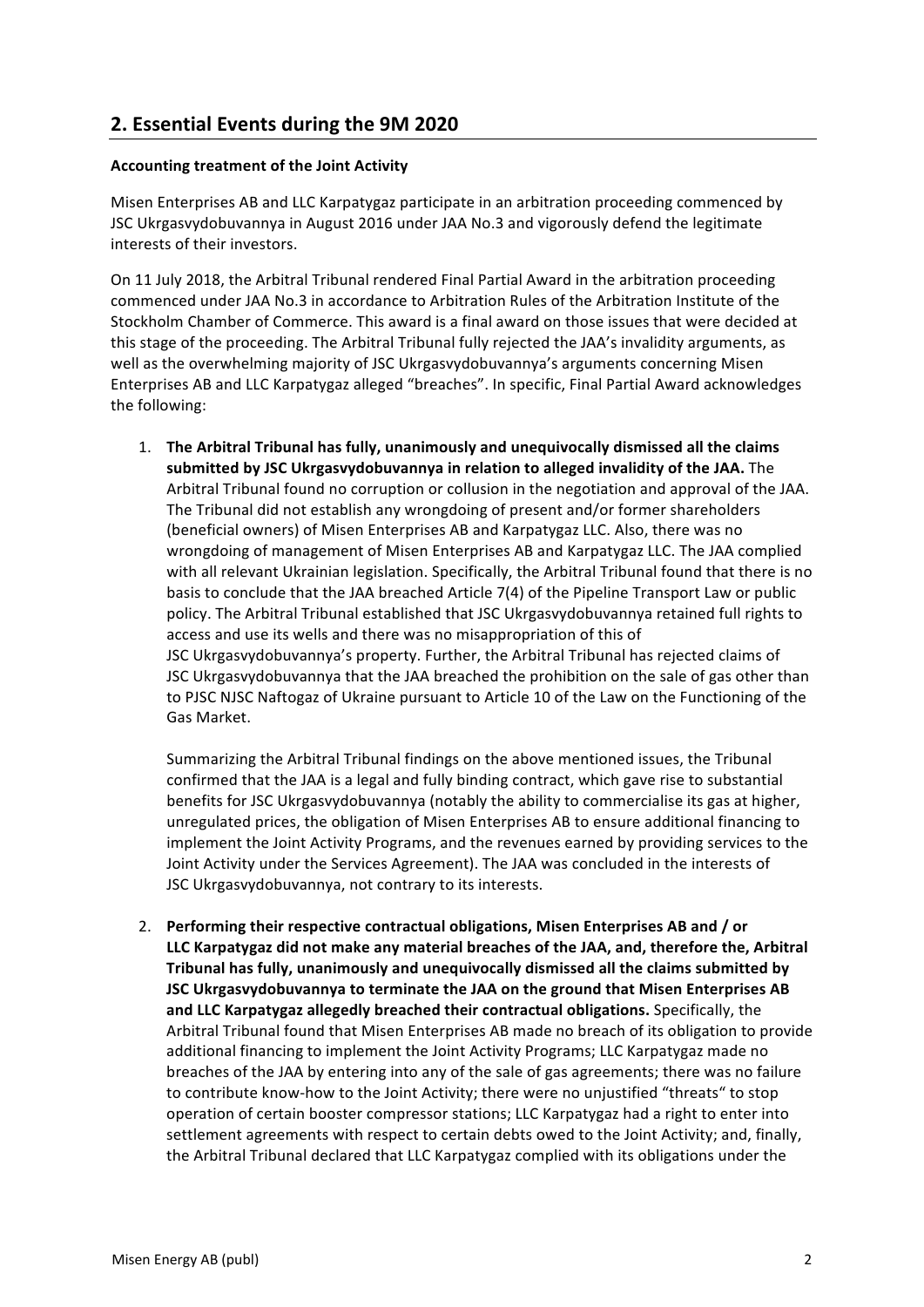JAA with respect to commissioning the booster compressor stations (including the major Khrestyshchenska BCS) and conducting repair works of the wells.

- 3. The only instance where the Arbitral Tribunal partially endorsed the position of **JSC Ukrgasvydobuvannya is the Tribunal's findings that Misen Enterprises did not meet its** obligation to make part of its contribution in the amount of approximately MUSD 8.5 by **31 December 2015 and that Karpatygaz was late under the JAA in equipping certain wells** with metering stations. However, the Arbitral Tribunal decided that these breaches, whether considered alone or together, cannot be characterised as substantially depriving JSC Ukrgasvydobuvannya of what it expected to receive when making the JAA and do not give right for JSC Ukrgasvydobuvannya to terminate the JAA. Moreover, while the Arbitral Tribunal indicated that a failure to make the remaining part of Misen Enterprises AB contribution may lead to making appropriate adjustments to the JAA participant's share of the joint property upon termination of the JAA, this does not result in the rescission of the parties' original agreement on the value of their contributions. Thus, the Arbitral Tribunal upheld that, as was contractually agreed, JAA entitled Misen Enterprises AB and LLC Karpatygaz to a 50,01% share in the joint property.
- 4. However, since the 70% royalty imposed by the Government of Ukraine brought a material change in circumstances and it is no longer possible to achieve the purpose of the JAA, the Arbitral Tribunal concluded that the JAA must be terminated as of 11 July 2018 solely on **these grounds.** As previously reported, Misen Enterprises AB and LLC Karpatygaz agreed on termination of the JAA particularly on these grounds. Again, the Arbitral Tribunal has fully upheld Misen Enterprises AB and LLC Karpatygaz pleadings in this respect.
- 5. Therefore, the Arbitral Tribunal obliged Misen Enterprises AB, LLC Karpatygaz and **JSC** Ukrgasvydobuvannya to take all steps necessary and appropriate to give practical **effect to termination of the JAA.** The parties agree that, following termination, the Joint Activity's assets should be transferred to JSC Ukrgasvydobuvannya, with Misen Enterprises AB and LLC Karpatygaz receiving compensation for their interests in those assets. If after the Final Partial Award the parties will not be able to agree on the valuation of Misen Enterprises AB, LLC Karpatygaz share, this issue will be decided by the Arbitral Tribunal in its final award.

JSC Ukrgasvydobuvannya, Misen Enterprises AB and LLC Karpatygaz agree that, following termination, the JA's assets should be transferred to JSC Ukrgasvydobuvannya, with Misen Enterprises AB and Karpatygaz LLC receiving compensation for their interests in those assets. The parties assigned LLC Karpatygaz, a former Operator under the JAA, to facilitate transfer of the JA's assets to JSC Ukrgasvydobuvannya. The Arbitral Tribunal shall decide on compensation for the assets of Misen Enterprises AB and LLC Karpatygaz in Joint Activity in the second phase of the ongoing arbitration proceeding.

Misen Enterprises AB, LLC Karpatygaz and JSC Ukrgazvydobuvannya went through the second phase of the arbitration proceeding. JSC Ukrgazvydobuvannya filed its submission in March 2019. JSC Ukrgazvydobuvannya requested the Arbitral Tribunal, among other issues, to significantly reduce participation share of Misen Enterprises AB and LLC Karpatygaz in JAA No.3 and to award compensation of damages that JSC Ukrgazvydobuvannya allegedly suffered due to non-fundamental breaches of JAA No.3. Misen Enterprises and LLC Karpatygaz filed their submission in June 2019. They requested the Arbitral Tribunal to dismiss all the claims submitted by JSC Ukrgazvydobuvannya in their entirety and order to Ukrgazvydobuvannya to pay to Misen Enterprises AB and LLC Karpatygaz compensation for their share of the Joint Activity.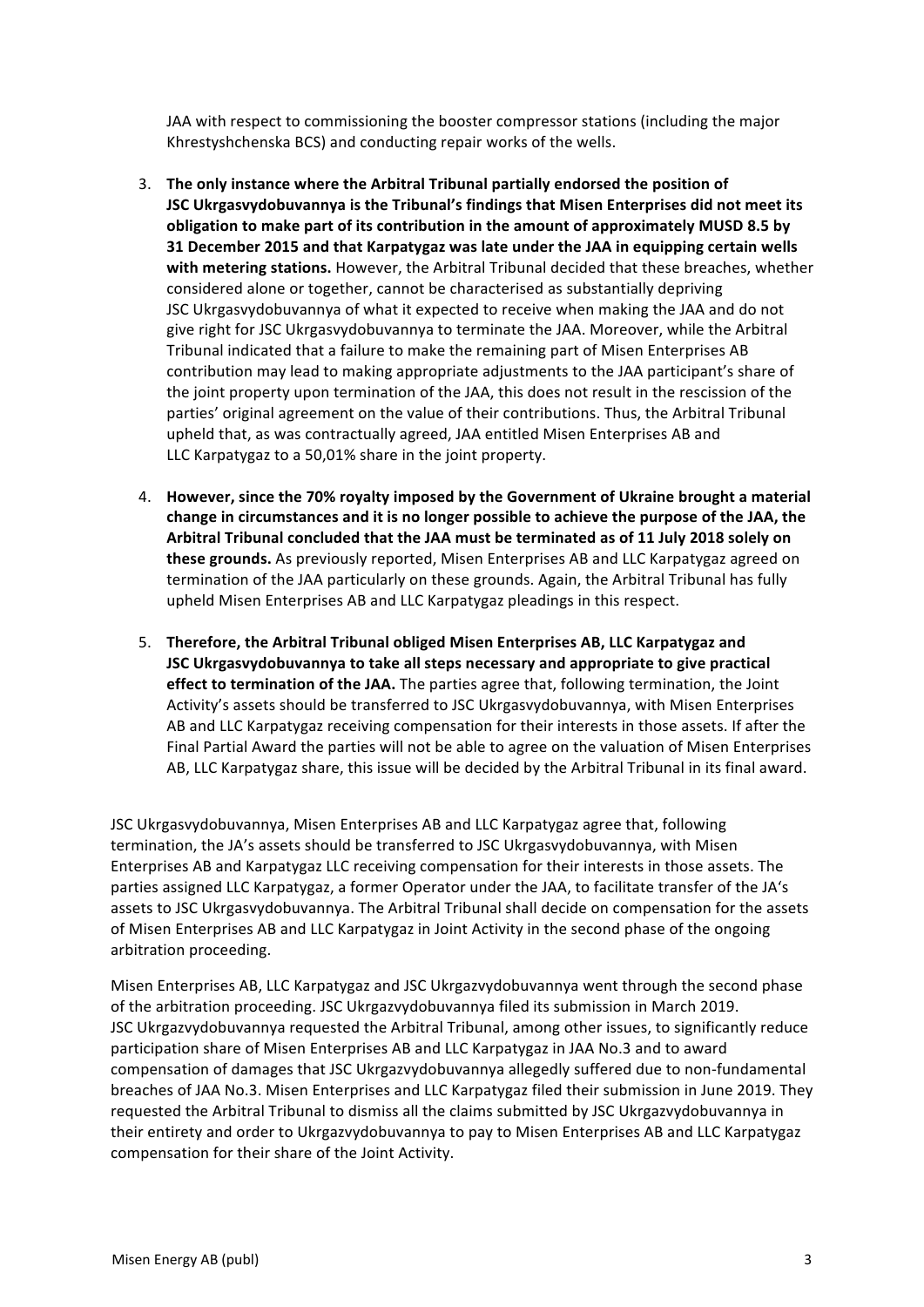In November 2019, JSC Ukrgazvydobuvannya, Misen Enterprises AB and LLC Karpatygaz filed their statements on costs. Misen Enterprises AB and LLC Karpatygaz claim that JSC Ukrgazvydobuvannya should at a minimum bear the full costs of the first phase of the arbitration and reimburse Misen Enterprises AB and LLC Karpatygaz all costs related thereto given that JSC Ukrgazvydobuvannya's arguments concerning alleged "fundamental breaches", "malicious arrangement" and "invalidity" under Ukrainian law unnecessarily burdened phase one of the arbitration proceeding and were rejected in their entirety in the Partial Final Award.

On 26 March 2020 the Arbitral Tribunal rendered a Consent Award and confirmed the settlement agreement concluded by JSC Ukrgazvydobuvannya, Misen Enterprises AB and LLC Karpatygaz in July 2019. In specific, the following issues were resolved:

- JSC Ukrgazvydobuvannya owns hydrocarbons produced using JA's assets from 1 December 2016 to 10 July 2018 (termination of JAA No.3).
- Total value of the produced hydrocarbons is MUAH 1,200 (MSEK 378) including VAT.
- Misen Enterprises AB and Karpatygaz LLC waive claims for any payments under the respective agreements for lease of booster compression stations.
- Misen Enterprises AB, Karpatygaz LLC and JSC Ukrgazvydobuvannya should terminate all the court proceedings in relation to the hydrocarbons produced using JA's assets from 1 December 2016 to 10 July 2018.
- JSC Ukrgazvydobuvannya is solely responsible for gas storage costs and any other charges and taxes related to the production, storage and processing costs.

On 17 June 2020, Misen Enterprises AB and LLC Karpatygaz received a second final partial award rendered by the Arbitral Tribunal. This award is a final award on those issues that were decided at this stage of the proceedings. In specific, the Arbitral Tribunal decided that JSC Ukrgasvydobuvannya should get title to the joint property only on payment in full of compensation to Misen Enterprises AB and LLC Karpatygaz. The Arbitral Tribunal fully rejected the overwhelming majority of JSC Ukrgasvydobuvannya's arguments concerning valuation of the joint property. The Arbitral Tribunal decided that:

- Joint property should be valued solely by reference to the Depreciated Replacement Cost ("DRC") methodology. In a nutshell, DRC methodology derives the replacement cost of the asset by looking at current costs of a similar property or the costs of reproducing a replica and depreciates that cost based on physical deterioration and economic obsolescence. The Arbitral Tribunal decided that in many respects (including but not limited to allocation of fuel gas costs, application of the economic obsolescence test) the DRC method should be applicable as suggested by the quantum experts of Misen Enterprises AB and LLC Karpatygaz.
- Value of the joint property shall not be reduced by the costs allegedly necessary to repair the Chervonodonetska BCS and amount for alleged penalties for maintenance of the Yulyivska BCS.

The Arbitral Tribunal decided that JSC Ukrgasvydobuvannya has not established any loss it allegedly suffered due to a failure of LLC Karpatygaz to engage a contractor to design and develop metering stations at certain wells under JAA. The Arbitral Tribunal also decided that JSC Ukrgasvydobuvannya should not be entitled to any damages for a failure of Misen Enterprises AB to make a full contribution under JAA. However, in light of this, the Arbitral Tribunal reduced the share of Misen Enterprises AB to 23.9% (as opposed to 50% under JAA) and increased the share of LLC Karpatygaz to 0.015% (as opposed to 0.01% under JAA) in the joint property.

As a result, the Arbitral Tribunal directed JSC Ukrgasvydobuvannya, Misen Enterprises AB and LLC Karpatygaz within 60 days of the date of the second partial award, or the other date mutually agreed by the parties, to agree on the net value of the joint property in Ukrainian Hryvnia as of 11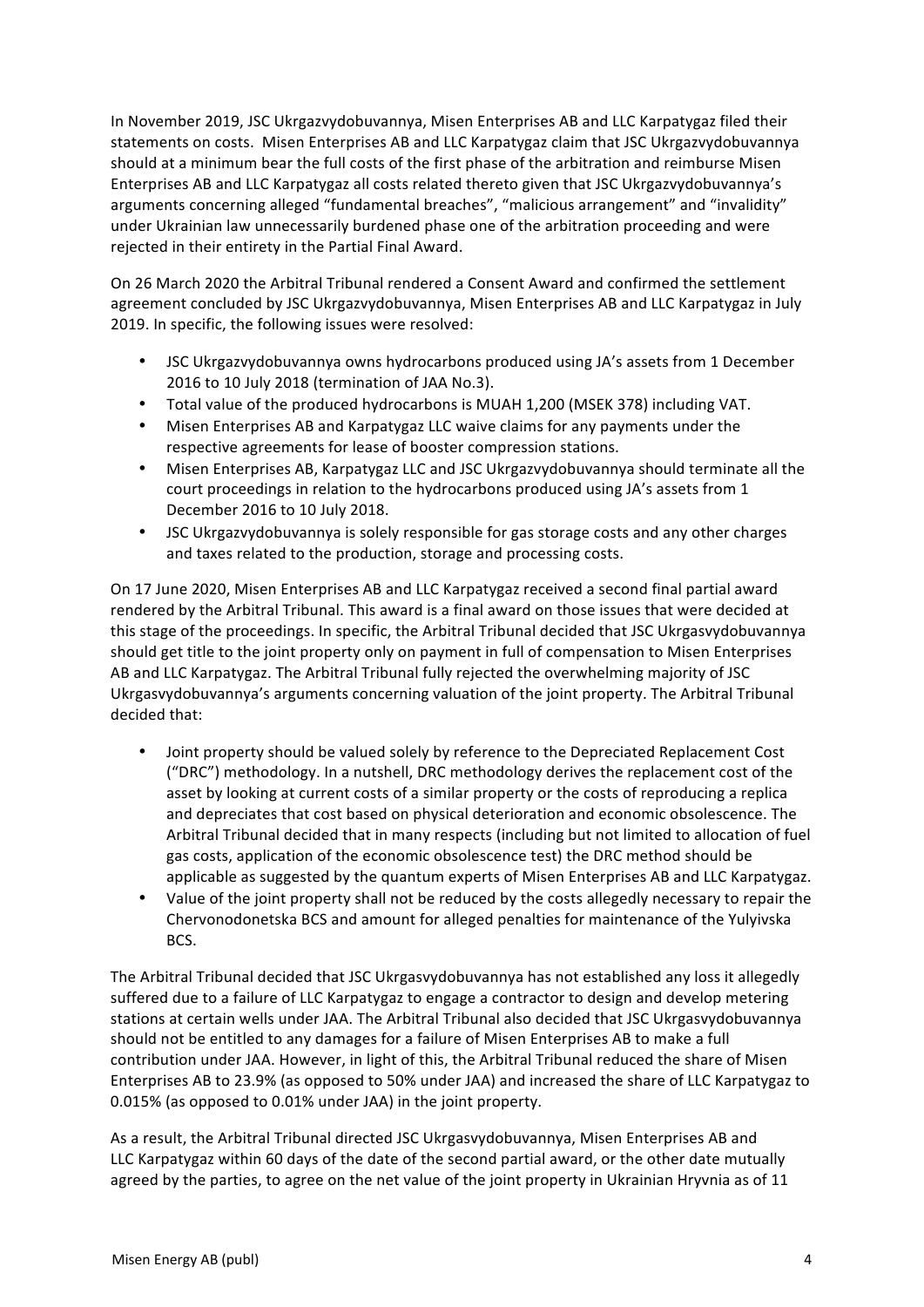July 2018, based on the above determinations. The parties requested the Arbitral Tribunal an additional extension to reach an agreement.

The Arbitral Tribunal ordered JSC Ukrgasvydobuvannya to pay to Misen Enterprises AB and LLC Karpatygaz the majority of the legal and arbitration costs that Misen Enterprises AB and LLC Karpatygaz incurred in this arbitration.

On 24 September 2020, Misen Enterprises AB, LLC Karpatygaz and JSC Ukrgasvydobuvannya requested the Arbitral Tribunal to record a Settlement Agreement on settlement of certain legal relations in a Final Award by Consent. The parties agreed on the following:

- The total value to be paid by JSC Ukrgasyydobuvannya to Misen Enterprises AB and LLC Karpatygaz is UAH 1,575,093,162.86 (KSEK 495,691) for their share in the joint property under the JAA No.3.
- JSC Ukrgasvydobuvannya is entitled to withhold a tax on non-resident income for 15% of the specified amount to Misen Enterprises AB (UAH 236,113,788, KSEK 74,306) and pay the withheld amount to the budget of Ukraine. The Settlement Agreement does not regulate payment of tax, if any, in Sweden.
- JSC Ukrgasvydobuvannya is liable to pay the specified amount to Misen Enterprises AB in US dollars during five working days following the day of entry into force of the decision of the national court of Ukraine on recognition and enforcement of the Final Award by Consent.
- Ownership of shares of Misen Enterprises AB and LLC Karpatygaz in the joint property under the JAA No.3 shall pass to JSC Ukrgasvydobuvannya from the date of full payment by JSC Ukrgasvydobuvannya to Misen Enterprises and LLC Karpatygaz of all amounts under the Settlement Agreement.

For further information, please also refer to chapter Essential events after the end of the 9M 2020.

Given that JAA No. 3 was terminated as of 11 July 2018, the Company believes that control over the specific assets owed by JA no longer exists when preparing this interim report for the 9M 2020. Control is required to consolidate the assets as well as the future results of the JA in the Group accounts.

The claims against JSC Ukrgazvydobuvannya may not be accounted for as an asset in the Group financial statements as the outcome of the arbitration proceeding in relation to compensation for Misen Enterprises AB and LLC Karpatygaz for their share of JA is still uncertain at the date of this report.

The accounting treatment and book value do not purport to reflect the value of the claims of Misen Enterprises AB or LLC Karpatygaz for compensation arising from the termination of JAA No.3. Nor does this accounting treatment imply in any respect any waiver of any claim submitted by Misen Enterprises AB and LLC Karpatygaz in the arbitration proceeding under JAA No.3 or any other right of Misen Group. Misen Enterprises AB and LLC Karpatygaz continue to defend the legitimate interests of their shareholders and seek compensation for their share in the Joint Activity from the termination of JAA No.3.

Under JAA No.3 Misen Group operated solely in Ukraine.

### **Enforcement of the Arbitration Awards**

In order to fully execute the arbitration awards and obtain compensation from JSC Ukrgazvydobuvannya, Misen Enterprises AB, LLC Karpatygaz and JSC Ukrgazvydobuvannya should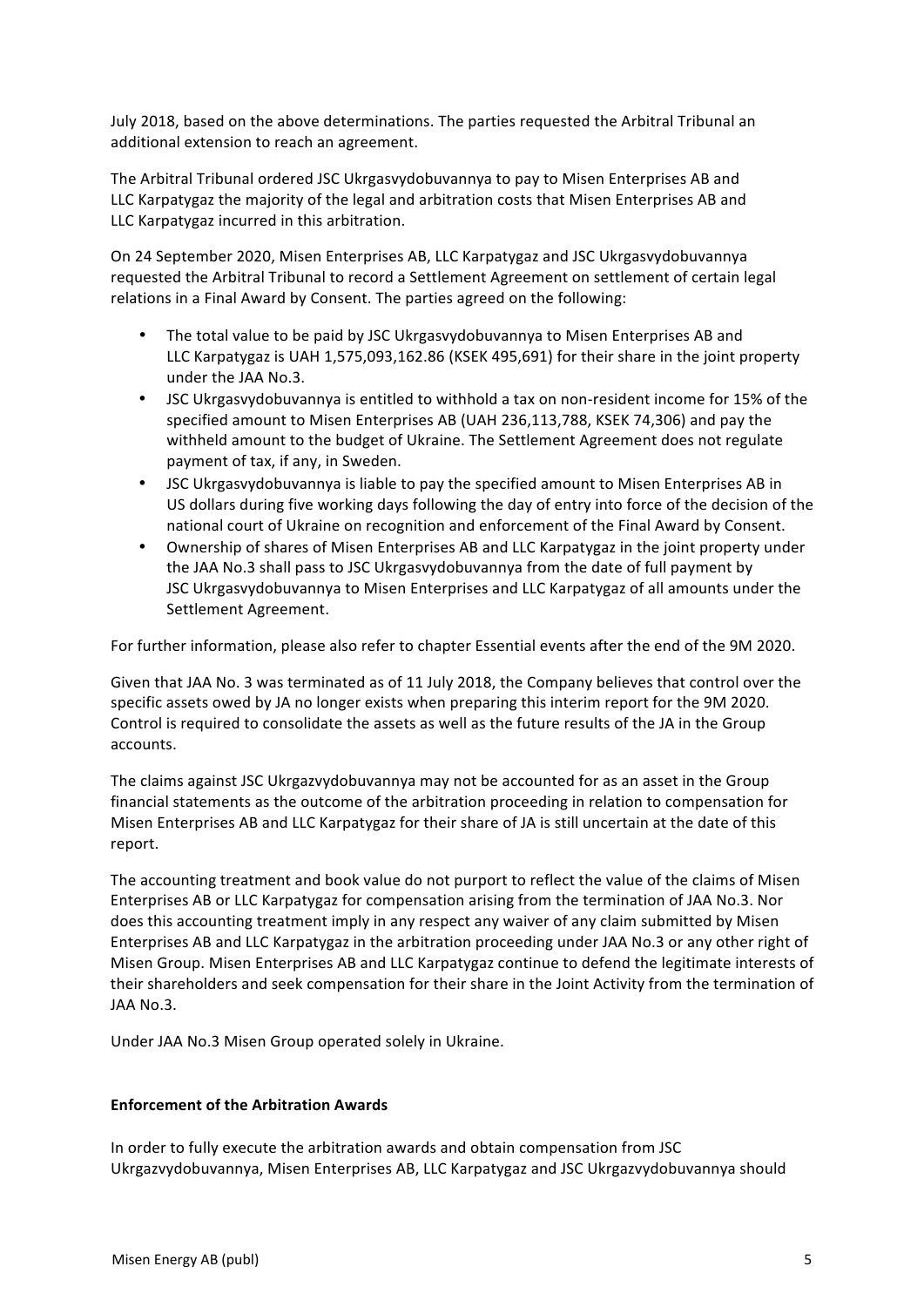seek an enforcement and recognition of the arbitration awards in Ukraine under the New York Convention on the Recognition and Enforcement of Foreign Arbitral Awards.

In April 2020, Misen Enteprises filed a motion to enforce a Consent Award rendered by the Arbitral Tribunal on 26 March 2020. The court confirmed and recognized a Consent Award in June 2020.

In July 2020, Misen Enteprises AB filed a motion to confirm and enforce the Second Partial Final Award in Ukraine.

On 11 September 2020 Kyiv Court of Appeal granted an application of Misen Enterprises AB whereby Misen Enterprises AB sought recognition and enforcement of the Second Partial Final Award dated 12 June 2020 (subject to the Corrections of the Second Partial Final Award dated 18 August 2020). Accordingly, JSC Ukrgasvydobuvannya is liable to reimburse EUR 2,739,784.53 (KSEK 28,831), SEK 344,415.38, USD 7,971.59 (KSEK 72), and GBP 10,940.05 (KSEK125) to Misen Enterprises AB for the legal costs incurred the SCC case V 2016/114. For further information, please also refer to chapter Essential events after the end of the9M 2020.

#### Financing of the Group's Swedish operations

In November 2018, Misen Energy AB (publ) signed the Financing Agreement with PUL for the maximum sum of up to 12 million Euros. The Agreement obliges PUL to provide financing for the Swedish operation and an arbitration proceeding commented by JSC Ukrgazvydobuvannya under Arbitration Rules of the Arbitration Institute of Stockholm Chamber of Commerce in July 2016 against Misen Enterprises AB and LLC Karpatygaz.

Under the Financing Agreement, PUL agreed to provide financing on a non-recourse, unsecured and unguaranteed basis. Misen Energy AB (publ) agreed to pay an amount equal to the PUL's outlay on the arbitration proceeding at the date of payment plus 20 % of any final settlement at the arbitration proceeding to PUL. Such fee shall only become payable upon any final settlement of the arbitration claim. If Misen Energy AB (publ) does not achieve success in the arbitration proceeding, PUL shall not be entitled to any fee or repayment of any outlay. The contribution from PUL in accordance with the Financing Agreement is recorded as "Other operating income".

On 12 February 2020, Misen, PUL and SP Holdings signed an additional agreement to the Financing Agreement dated 28 November 2018 whereby from 1 October 2019 all rights and obligations of SP Holdings Limited deriving from the Loan Agreement have acquired PUL's Capital Partner's rights and obligations under the Financing Agreement. As a result of that, SP Holding Limited is not entitled to a lenders fee alongside with repayment of the loan amount. Instead, SP Holdings will be entitled to a portion of any final settlement of the arbitration claim.

On 13 March 2020 Misen Energy AB (publ) signed the Financing Agreement. A new financial partner is the United States based international businessman Mr. Edvardas Jatautas, who will fund Misen in case PUL waives its priority right to provide funding under the Financing Agreement. Under that Financing Agreement, Misen Energy AB (publ) is entitled to up to 1 million EUR to fund the Swedish operation and the ongoing arbitration proceeding commenced by JSC Ukrgazvydobuvannya in July 2016. If Misen Energy AB decides to use the new credit facility the Company shall pay a fee equal to the funder's outlay plus an outlay multiplied by three.

Misen Energy AB (publ) has a complete control over the arbitration proceeding and has the right to settle with JSC Ukrgazvydobuvannya, discontinue proceeding, pursue the proceeding to trial and take any action Misen Energy AB (publ) considers appropriate to enforce the Final Award.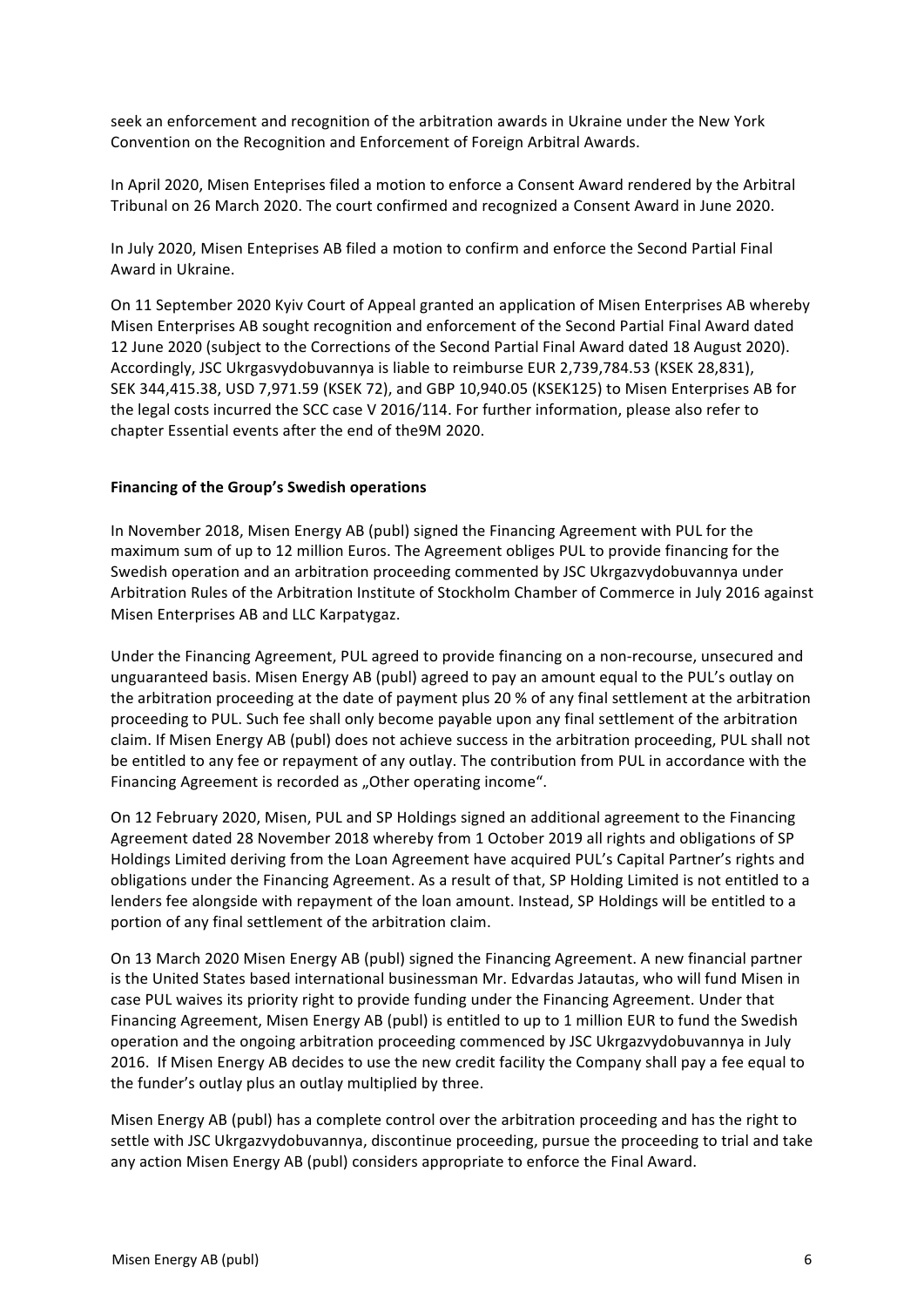During the 9M 2020 PUL and Mr. Edvardas Jatautas have provided additional financing for the arbitration proceeding and the operation of the Swedish companies. For 2018-2019 and the 9M 2020 the capital contribution amounts to KEUR 3,380 (KSEK 35,273).

For further information, please also refer to chapter Essential events after the end of the 9M 2020.

# **Pre-trial Investigations in Criminal Cases**

The pre-trial investigations in criminal cases commenced by the General Prosecutor Office of Ukraine respectively in 2014 and 2017, as supplemented with the JSC Ukrgasvydobuvannya's criminal complaint dated 5 September 2016 and JSC Ukrgasvydobuvannya's motion and notice of commitment of criminal offence dated 21 and 22 February 2017, were ongoing as of the date of this report, to the best knowledge and understanding of Misen Enterprises and LLC Karpatygaz. Any pretrial investigations in criminal cases are not public under the laws of Ukraine.

In September 2017, JSC Ukrgasvydobuvannya submitted another criminal complaint to the National Anticorruption Bureau of Ukraine (thereafter as "NABU"). In September 2017, NABU finished its pretrial investigation and submitted a claim to the Commercial Court of Kiev. NABU requested the court to invalidate the Amendment No.4 to the JAA No.3 and the agreement for the provision of services on production, collection, treatment and transportation of natural gas, oil and gas condensate that LLC Karpatygaz concluded with JSC Ukrgasvydobuvannya in April 2011. The court instituted a legal proceeding in October 2017. The preparatory hearings were held in May-August 2018. The Court dismissed jurisdictional objections raised by Misen Enterprises AB and LLC Karpatygaz and moved the case to the consideration phase of the legal proceeding. The Court did not provide reasons for that dismissal.

The hearing was held in October 2018. The Kyiv Economic Court dismissed a claim what regards, among other issues, invalidation of JAA in their entirety. NABU and JSC Ukrgasvydobuvannya appealed against the decision. The appeal court hearing was held in May 2019. The North Economic Court of Appeal dismissed appeal claims submitted by NABU and JSC Ukrgasvydobuvannya. The Court upheld the decision of the first instance court.

On 5 June 2019, the Constitutional Court of Ukraine decided that NABU has no authority to challenge validity of any such agreements. Specifically, the Court decided that "paragraph 13 of part one of Article 17 of the Law of Ukraine "On the National Anti-Corruption Bureau of Ukraine" dated 14 October 2014 No. 1698-VII under which the National Anti-Corruption Bureau of Ukraine is vested with the right "in presence of the grounds provided for by law, to file claims with the court seeking to invalidate transactions according to the procedure established by the laws of Ukraine" be recognized as incompliant with the Constitution of Ukraine (unconstitutional)." The decision of the Constitutional Court of Ukraine is final and binding.

Disregarding the above decision of the Constitutional Court of Ukraine, NABU and JSC Ukrgasvydobuvannya appealed against the decision rendered by the North Economic Court of Appeal. NABU and JSC Ukrgasvydobuvannya claimed, among other issues, that the North Economic Court of Appeal had illegally upheld that Amendment No.4 of JAA No.3 was valid until its termination. In July 2019, the Supreme Court of Ukraine decided to open the cassation proceeding. The hearing was held on 4 September 2019 at which the case consideration was rescheduled to 2 October 2019. On 2 October 2019 the court postponed the hearing until 4 December 2019.

On 4 December 2019 the Supreme Court of Ukraine upheld cassation appeal of NABU and partially upheld cassation appeal of JSC Ukrgasvydobuvannya. At the same time the court cancelled rulings of Kyiv Economic Court and North Economic Court and sent the case for reconsideration in a new circle.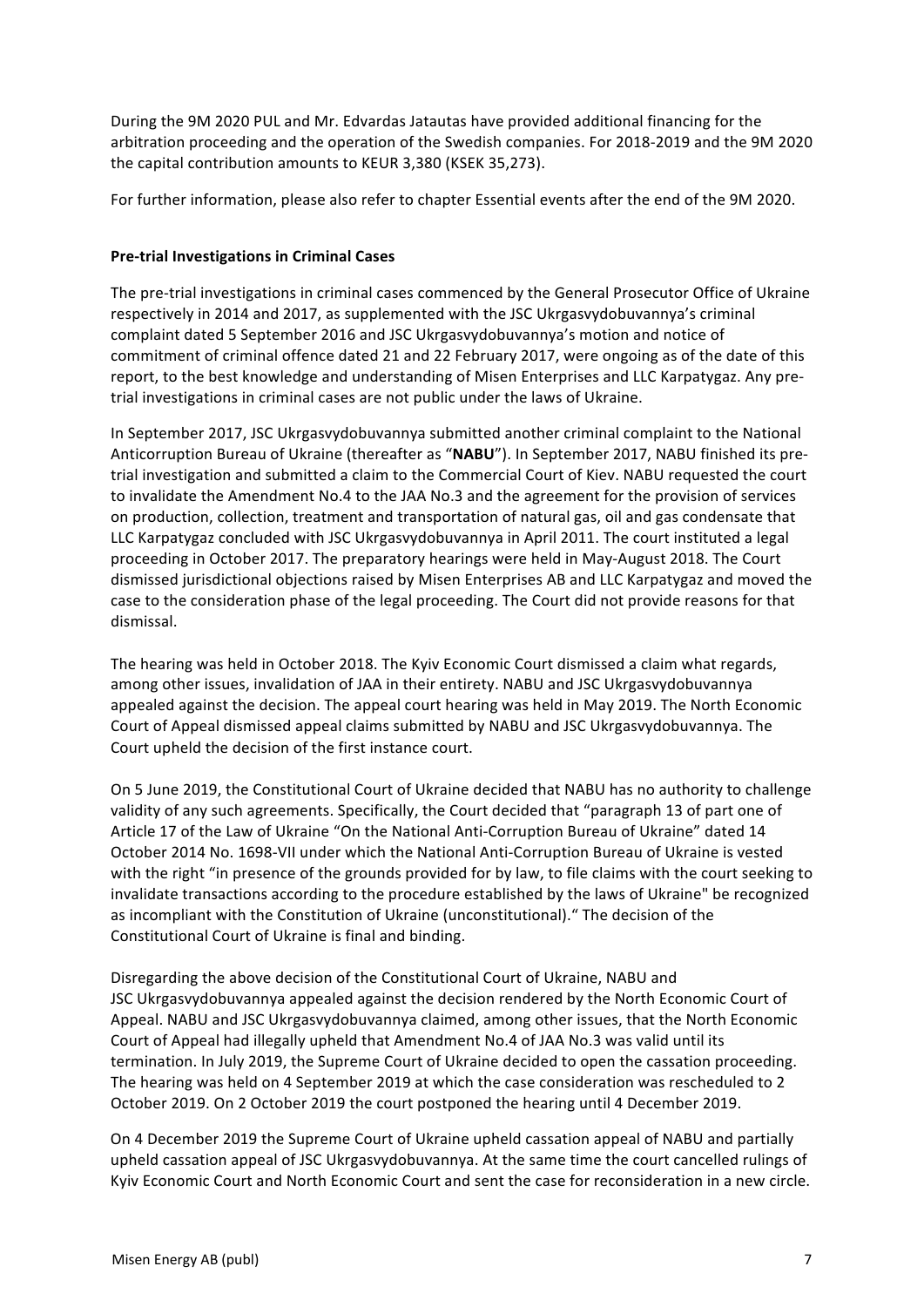On 11 January 2020 the Kyiv Commercial Court resolved to open the court proceeding. The hearing was held on 19 May 2020. The court postponed the hearing until 15 December 2020.

At any event, LLC Karpatygaz and Misen Enterprises AB consider the criminal allegations to be ungrounded and deny them in their entirety. Misen's position is that the Arbitral Tribunal had the exclusive jurisdiction to determine validity of JAA No.3.

### **Contribution to the JA**

Following termination of the JAA No. 3, Misen Enterprises AB considers that no further contributions can be made under JAA No.3. At the ongoing arbitration proceeding, Misen Enterprises AB agrees that damages for the breach of clause of the JAA regarding contribution is the only available remedy, however, argues that JSC Ukrgasvydobuvannya failed to prove loss and causation.

The liability regarding the remaining contribution, previously accounted for in Misen Group, has been reversed as a part of the deconsolidation of JA as of 31 December 2017.

#### **Operations of the JA during 9M 2020**

Given that the Arbitral Tribunal terminated the JAA No.3 in July 2018, during 9M 2020 the Joint Activity did not conduct any operations.

#### *Agreements with Solar Turbines CIS LLC and GEA Luftkuhler GmbH*

In June 2013 and in 2015, Karpatygaz LLC in its capacity as Operator of the Joint Activity entered into agreements for equipment supply and maintenance services (as further amended) with Solar Turbines CIS LLC and Solar Turbines Europe S.A. respectively. Solar Turbines CIS LLC and Solar Turbines Europe S.A. rendered the agreed services and supplied equipment, however the Joint Activity did not pay for the services mainly due to the halted operations of the Joint Activity. As of 30 June 2020, outstanding debt to Solar Turbines CIS LLC and Solar Turbines Europe S.A. amounted to KUSD 969.6 (KSEK 8,702.1).

In May 2015 Karpatygaz LLC in its capacity as Operator of the Joint Activity and GEA Luftkuhler GmbH entered into agreements for equipment supply (as further amended). GEA Luftkuhler GmbH supplied agreed equipment, however the Joint Activity did not pay for the services mainly due to the halted operations of the Joint Activity. As of 30 June 2020, outstanding debt to GEA Luftkuhler GmbH amounted to KEUR 991.4 (KSEK 10,432.6).

Misen Enterprises, Karpatygaz and JSC Ukrgasvydobuvannya discuss settlement of the debt to Solar Turbines CIS LLC and GEA Luftkuhler GmbH. This obligation is included as a contingent liability.

#### **Operation of the Booster Compressor Stations**

Misen Enterprises AB and LLC Karpatygaz believe that starting from 11 July 2018, when the Arbitral Tribunal rendered the Final Partial Award to terminate JAA No.3, the lease agreements ceased to exist. On 26 March 2020 the Arbitral Tribunal rendered Consent Award which confirmed settlement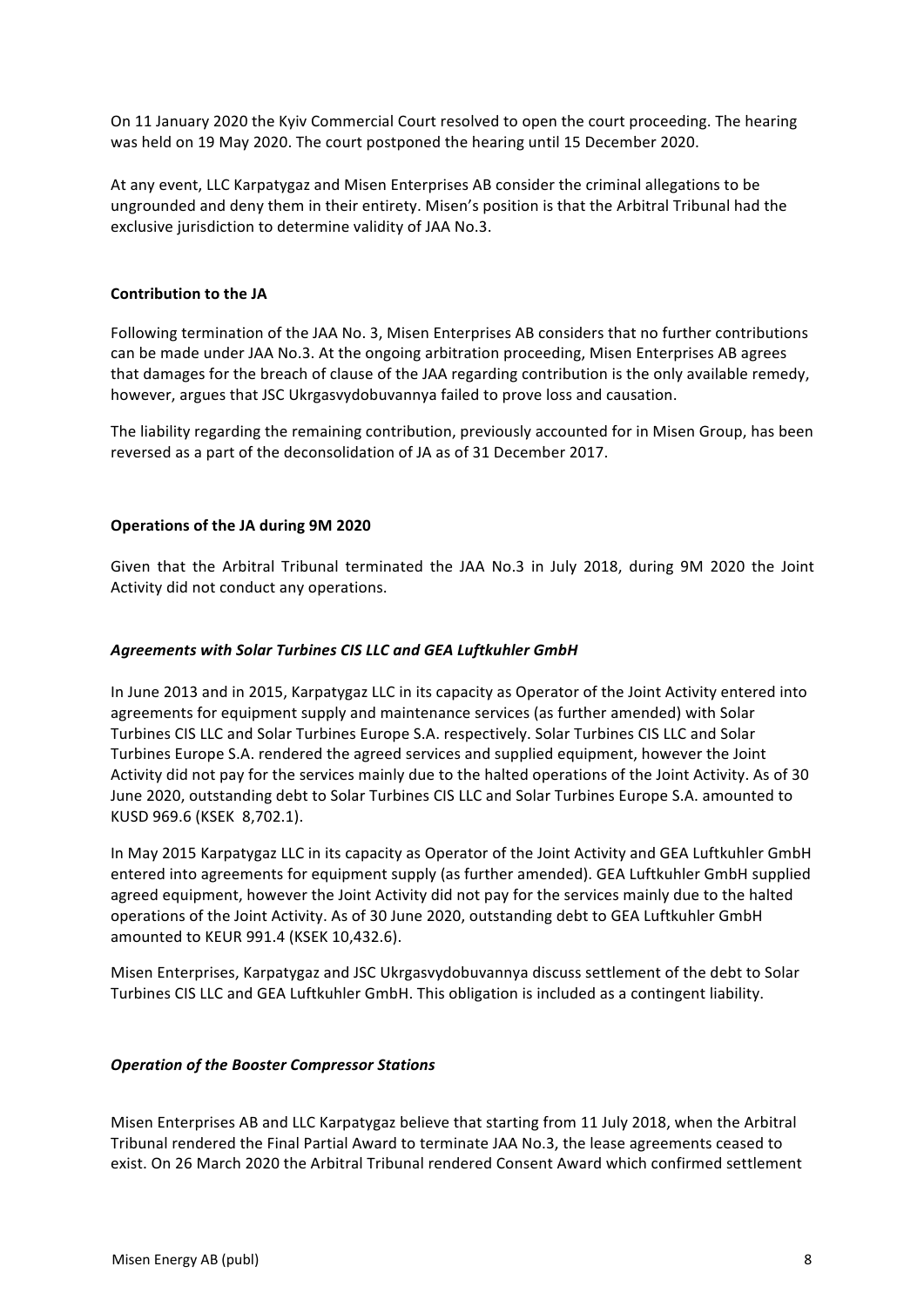agreement concluded in July 2019. Based on this agreement Misen Enterprises AB and Karpatygaz LLC waived their claims for payments under the BCSs lease agreements.

#### **Subsoil use charge**

As previously reported, due to the 70% subsoil use charge applicable to JA, in October 2015, the Company submitted a notice of investment dispute to the Government of Ukraine in accordance with the Agreement between the Government of the Kingdom of Sweden and the Government of the Ukraine on the Promotion and Reciprocal Protection of Investments.

The Government of Ukraine continued to impose the exorbitant subsoil charge to the Joint Activity until termination of JAA No.3 on 11 July 2018. Up until termination of the JAA No.3 on 11 July 2018, the Company reached no amicable resolution of the dispute with the Government of Ukraine.

Misen Energy AB (publ) reserves all its rights in this respect.

#### **Tax payments in Ukraine**

Since 2011, JA and its participants have contributed to Ukraine KUAH 11,174,511 (adjusted KSEK 5,243,935) as subsoil use charge, value added tax and corporate profit tax. Despite termination of JAA No.3 on 11 July 2018 JA is still registered as taxpayer with tax authorities of Ukraine. Since 11 July 2018 JA paid KUAH 4,098 (adjusted KSEK 1,300) in VAT related to the lease services till 11 July 2018 (please see section Operation of the Booster Compressor Stations).

### *Sale of hydrocarbons*

On 26 March 2020 the Arbitral Tribunal rendered a Consent Award and confirmed a settlement agreement concluded in July 2019. In the agreement Misen Enterprises AB and Karpatygaz LLC agreed that all hydrocarbons produced using the JA's assets from 1 December 2016 to 10 July 2018 (termination of JAA No.3) belonged to JSC Ukrgasvydobuvannya. Misen Enterprises AB, Karpatygaz LLC and JSC Ukrgazvydobuvannya should terminate all respective court proceedings in Ukraine.

A Consent Award was confirmed and recognized in Ukraine in June 2020. JSC Ukrgazvydobuvannya has not yet transferred any compensation for the use of the JA's assets to Misen Enterprises AB and LLC Karpatygaz under a Consent Award.

#### *Investment program report*

Due to financial constraints imposed by the increased subsoil use taxation as well as JSC Ukrgasvydobuvannya, as the Company believes, manifestly unlawful actions, since 2017 Misen Group almost completely halted investments into the development program of JA.

Since 2011 and until termination of JAA No.3, the Company has reached the following major milestones:

- at 86 wells repair works using the most up-to-date technical solutions were undertaken,
- 70 wells were commissioned.
- 7 BCSs from 11 were commissioned including Khrestyschenska, the largest in Ukraine,
- 4 BCS were at the final stages of construction.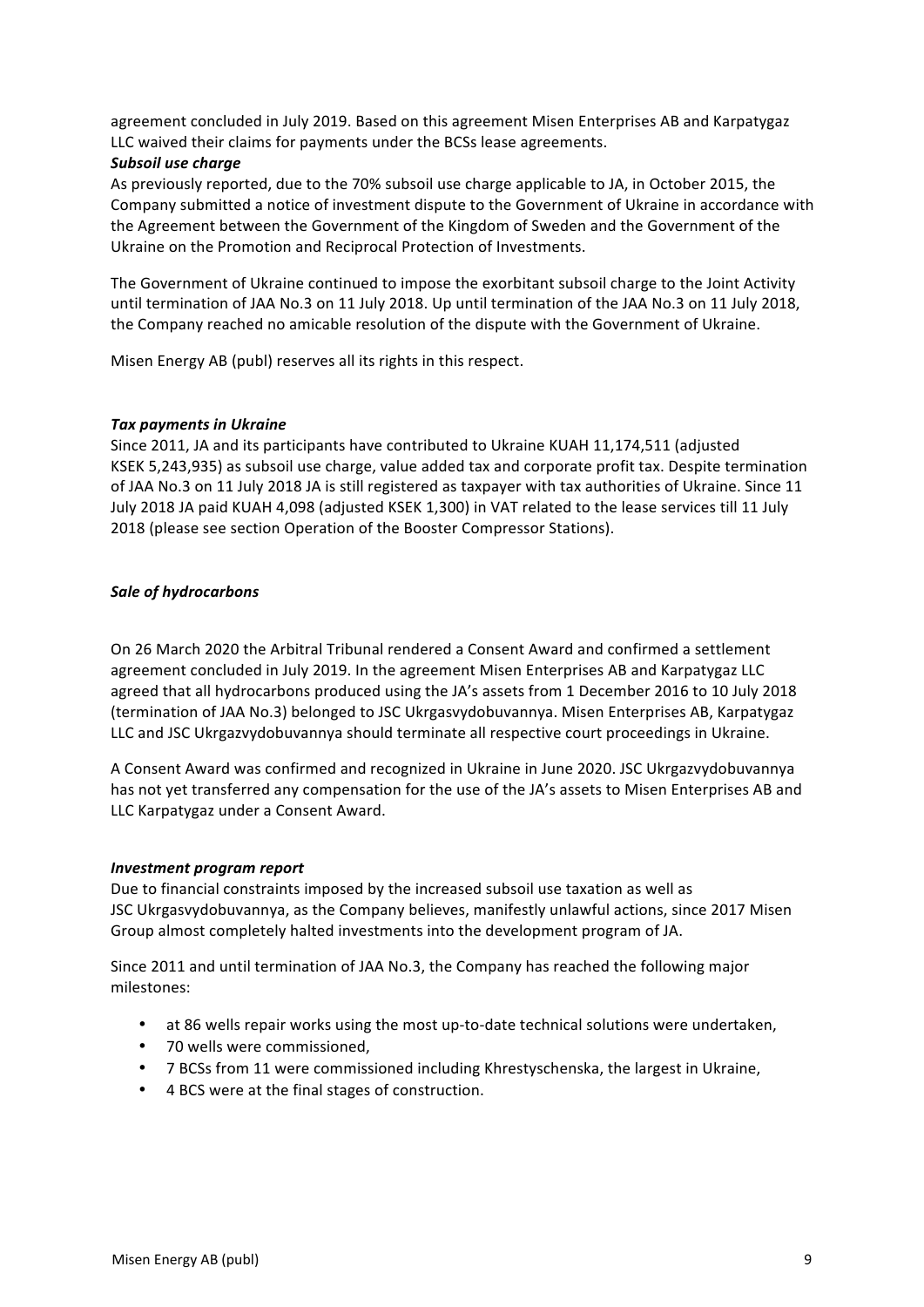# Court proceedings against Center of Financial Leasing LLC (previously Sberbank Leasing)

# Court proceeding in Case No. 910/21720/15 and in Case No. No. 910/24412/16

On 20 May 2020, JSC Ukrgasvydobuvannya, Misen Enterprises AB and LLC Karpatygaz signed a Settlement Agreement with Financial Leasing Center LLC. Under the Agreement, JSC Ukrgasvydobuvannya should pay UAH 237,507,020.04 (SEK 74,744,884) to Financial Leasing Center LLC. The settlement amount is less than 15% of the total amount that Financial Leasing Center LLC claimed in both court proceedings.

As a result, the value of the Joint Activity's assets was reduced by UAH 237,507,020.04 (SEK 74,744,884) in the Second Partial Final Award. On 21 May 2020, the Parties filed the Settlement Agreement with the Northern Commercial Court of Appeal for approval. The court approved the Settlement Agreement on 3 June 2020. JSC Ukrgasvydobuvannya executed the respective payment to Financial Leasing Center LLC. The parties terminated all the respective court proceedings in Ukraine.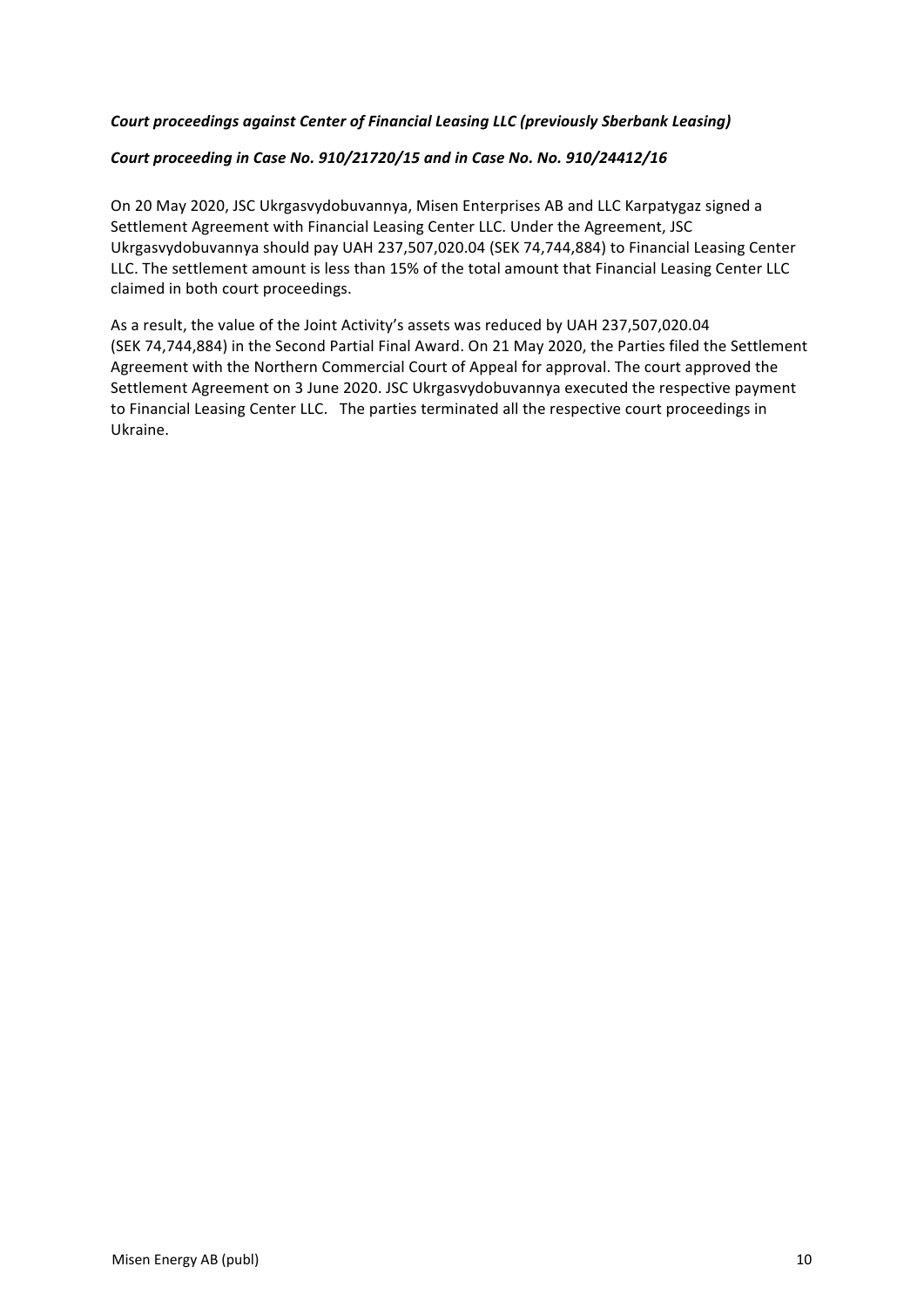# **Essential events after the end of the 9M 2020**

## *Ongoing arbitration under JAA No.3*

On 5 November 2020, Misen Enterprises AB and LLC Karpatygaz received a Final Award by Consent from the Arbitral Tribunal in the SCC case V 2016/114. This award records a Settlement Agreement on settlement of certain legal relations:

- The total value to be paid by JSC Ukrgasvydobuvannya to Misen Enterprises AB and LLC Karpatygaz is UAH 1,575,093,162.86 (KSEK 495,691) for their share in the joint property under the JAA No.3.
- JSC Ukrgasvydobuvannya is entitled to withhold a tax on non-resident income for 15% of the specified amount to Misen Enterprises AB (UAH 236,113,788, KSEK 74,306) and pay the withheld amount to the budget of Ukraine. The Settlement Agreement does not regulate payment of tax, if any, in Sweden.
- Ownership of shares of Misen Enterprises AB and LLC Karpatygaz in the joint property under the JAA No.3 shall pass to JSC Ukrgasvydobuvannya from the date of full payment by JSC Ukrgasvydobuvannya to Misen Enterprises and LLC Karpatygaz of all amounts under the Settlement Agreement.

To receive compensation, Misen Enterprises AB will immediately seek recognition and enforcement of the Final Award by Consent in Ukraine. JSC Ukrgasvydobuvannya is liable to pay compensation to Misen Enterprises AB in US dollars during five working days following the day of entry into force of the decision of the national court of Ukraine on recognition and enforcement of the Final Award by Consent.

# **Enforcement of the Arbitration Awards**

The Arbitral Tribunal rendered the following awards in the SCC case V 2016/114: Final Partial Award dated 11 July 2018, Consent Award dated 26 March 2020, Second Final Partial Award dated 17 June 2020 and Final Award by Consent dated 5 November 2020. Misen Enterprises AB and LLC Karpatygaz seek to enforce the arbitration awards in Ukraine in order to receive compensation.

A Consent Award confirming a settlement agreement in relation to all hydrocarbons produced using the JA's assets from 1 December 2016 to 10 July 2018 (termination of JAA No.3) was confirmed and recognized in Ukraine in June 2020. Misen Enterprises AB filed motions to confirm and enforce other awards. The proceedings are pending.

As of publishing of this report, Misen Enterprises AB and LLC Karpatygaz have not received any compensation under the arbitration awards.

### **Financing of the Group's Swedish operations**

On 2 November 2020, Misen Energy AB (publ), Misen Enterprises AB, PUL and Mr. Edvardas Jatautas signed an Amendment Agreement to the Priorities and Call Option Agreement whereby, among other things, the parties reduced a fee under the Financing Agreement dated 13 March 2020. Under the amended terms, the Company shall pay a fee equal to the funder's outlay plus an outlay multiplied by two.

### **Pre-trial Investigations in Criminal Cases**

On 24 November the court held hearing in the case commenced by NABU. The court postponed the hearing until 15 December 2020.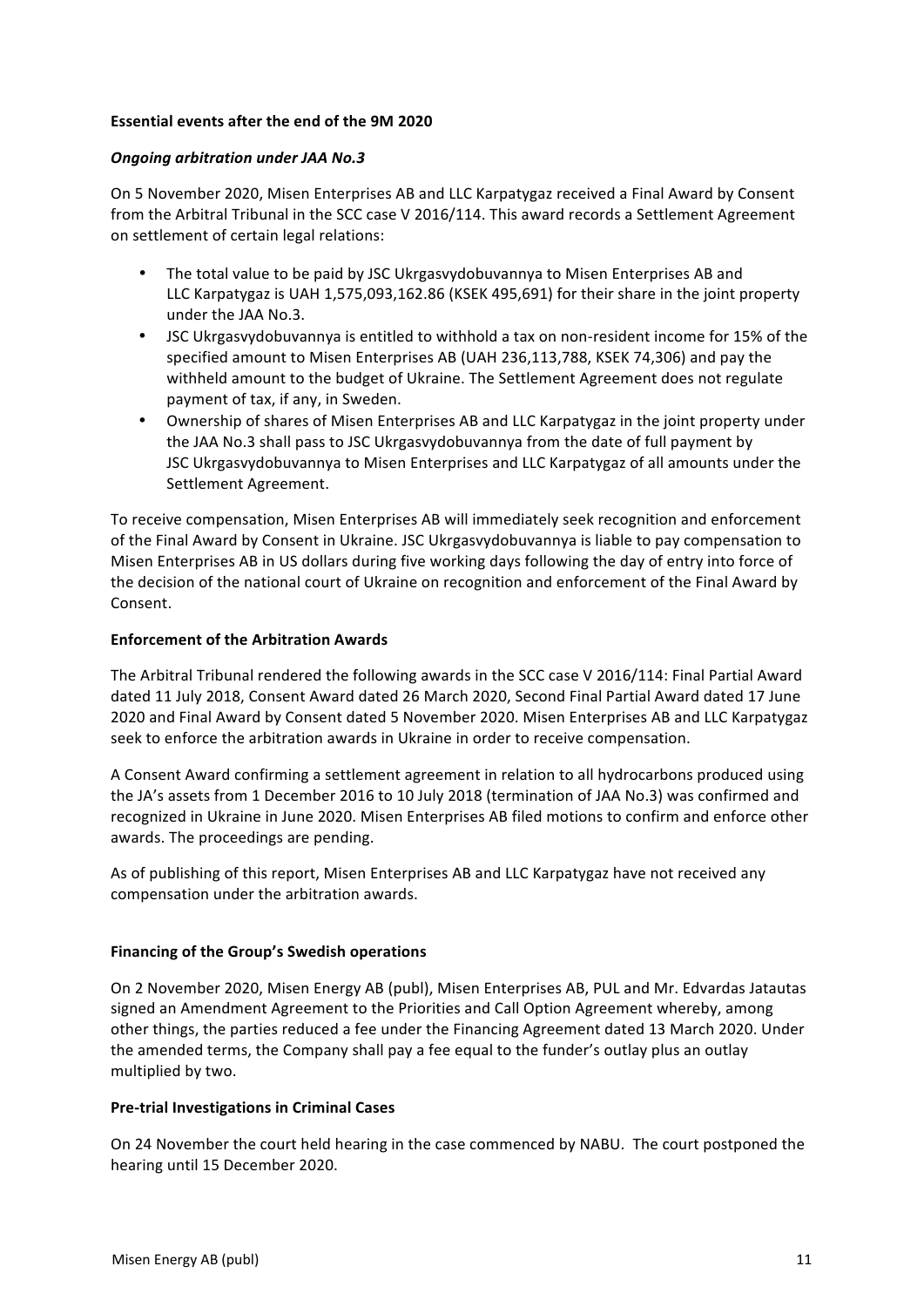# **3. Results – the Misen Group and the Company**

Misen Group net turnover for Q3 2020 was KSEK 4,523 (KSEK 9,669) and the Parent Company net turnover for this period was KSEK 5,111 (KSEK 3,191). Including capital contribution from PUL of KSEK 3.717 (KSEK 3,110). Misen Group net turnover for 9M 2020 was KSEK 24,020 (KSEK 21,958) and the Parent Company net turnover for this period was KSEK 16,856 (KSEK 14,364).On 12 February 2020, Misen, PUL and SP Holdings signed an additional agreement to the Financing Agreement dated 28 November 2018 whereby from 1 October 2019 all rights and obligations of SP Holdings Limited deriving from the Loan Agreement have acquired PUL's Capital Partner's rights and obligations under the Financing Agreement. As a result of that, SP Holding Limited is not entitled to a lenders fee alongside with repayment of the loan amount. Instead, SP Holdings will be entitled to a portion of any final settlement of the arbitration claim.

In Q3 2020 loss after financial items for the Misen Group was KSEK -570 (KSEK -970) the Parent Company profit after financial items made up KSEK 2,442 (loss KSEK -2,405).

For 9M 2020 profit after financial items for the Misen Group was KSEK 10,042 (loss KSEK -10,459) the Parent Company profit after financial items made up KSEK 8,324 (of KSEK 19).

Since 31 December 2017, JA is no longer consolidated into the accounts of Misen Energy since control ceased to exist. JAA No.3 was terminated on 11 July 2018.

During 9M 2020, due to termination of JAA, the production of hydrocarbons attributable to JA was zero (zero level during the same period 2019 due to termination of JAA).

### **Financial assets and liabilities**

As of date of termination JAA, JA has KUAH 168,779 (KSEK 53,116) of written off bad debts. The subsidiary LLC Karpatygaz, as the Operator of JA, is engaged in constructive negotiations with the debtors. The settlement of these outstanding obligations is also sought through the court proceedings in Ukraine.

The fair value of the financial assets and financial liabilities is estimated to be equal to the carrying value.

### **Contingent liabilities**

As of 30 September 2020, Misen group contingent liabilities amounted to KSEK 34,243 (KSEK 29,299), the change is mainly explained by the inventory of assets and liabilities that have taken place as a part of the ongoing arbitration proceedings.

### **Cash position**

As of 30 September 2020, the cash balance of the Misen Group was KSEK 628 (KSEK 83). The cash flow from operations after changes in working capital for the 9M 2020 was KSEK 496 (KSEK -191).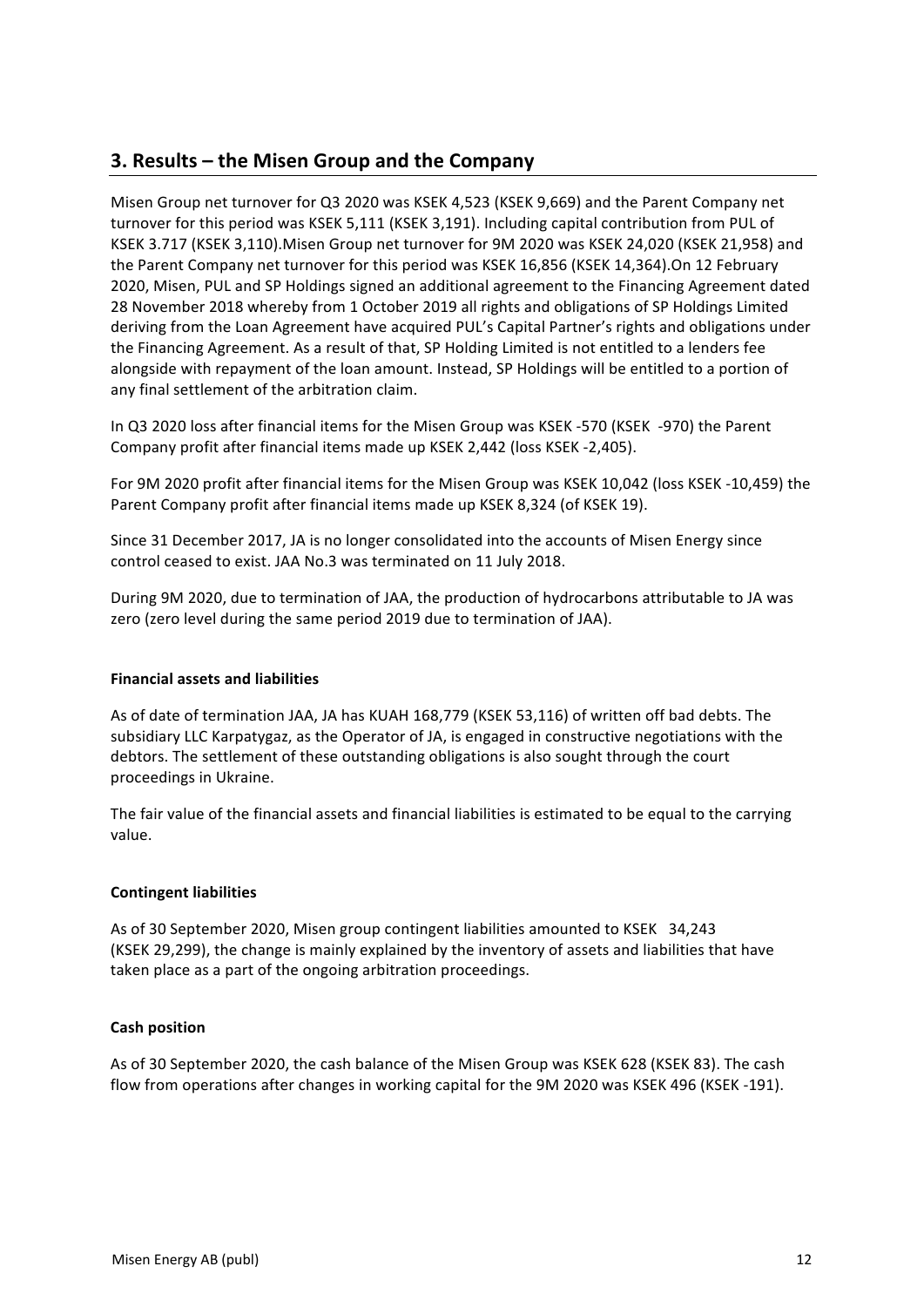# **Capital expenditure**

The Misen Group's capital expenditure on equipment for gas production in Ukraine related to the JA activity during the 9M 2020 was at zero level due to deconsolidation as described above.

#### **Amendments to the tax code**

As reported in previous reports, as of 1 January 2015 Ukrainian Parliament adopted amendments to the tax code. According to the adopted amendments, Joint Activities are not corporate profit tax ("CPT") payers starting from 2015. Instead, Joint Activities' operators are liable to pay income taxes on behalf of the participants. In December 2015 Ukrainian Parliament adopted additional amendments to the tax code. According to these amendments the CPT return is submitted within 40 days after the end of reporting period on a quarterly basis. The CPT obligations are based on the tax returns for the previous quarter and are paid within 10 days after submission of the return.

In this report it has been assumed that Misen Group with regard to the taxes related to JA will be tax payer according to Ukrainian legislation based on the presumption that it has operating activities within the country. Joint operations such as the JA in Ukraine have no clear definition in the Swedish Tax Legislation. JA has in the tax returns of Misen Enterprises since 2015 been treated as a foreign legal entity taxed by the participants (Sw. *I utlandet delägarbeskattad juridisk person*). This report has been prepared on the assumption that the income in the JA accrued before 1 January 2015 will not be subject to the Swedish tax, that the holding in the JA is considered as business-related shares (Sw. *näringsbetingade aktier*) until 31 December 2014 and that the Ukrainian income tax may be deducted from Swedish income tax.

After the sale of 49.5% of the shares in Misen Enterprises AB the Parent Company can no longer utilize the tax losses carried forward through group contribution from Misen Enterprises AB.

Despite termination of JAA No.3 on 11 July 2018 JA is still registered as taxpayer with tax authorities of Ukraine and obliged to pay taxes according to the Tax Code if such obligations will arise.

### **Expected future development of the Company and going concern**

As described earlier in this report, the JAA No.3 was terminated on 11 July 2018. Due to this fact, JA ceased to exist and hence can no longer be considered a going concern. The value of the net assets and the size of the any compensation entitled to the Group as a consequence of the termination of JAA No.3 is uncertain at the date of this report. To account for an asset in accordance with IFRS the asset needs to be virtually certain which is not the case as the size of any compensation is dependent on the outcome of the arbitration.

For the remaining operations of the Group a long-term financing agreement with PUL was signed 21 November 2018. Financing received under the financing agreement is expected to cover arbitration costs and other operating expenses in the Swedish Group. Under this agreement, Misen is entitled to up to EUR 5,5 million to fund the Swedish operation and the ongoing arbitration proceeding commenced by JSC Ukrgazvydobuvannya in July 2016.

On 13 March 2020 Misen Energy AB (publ) signed the Financing Agreement with Mr. Edvardas Jatautas. Under this agreement, Misen Energy AB (publ) is entitled to up to EUR 1 million to fund the Swedish operation and the ongoing arbitration proceeding commenced by JSC Ukrgazvydobuvannya in July 2016.

Group accounts are therefore prepared based on the going concern assumption.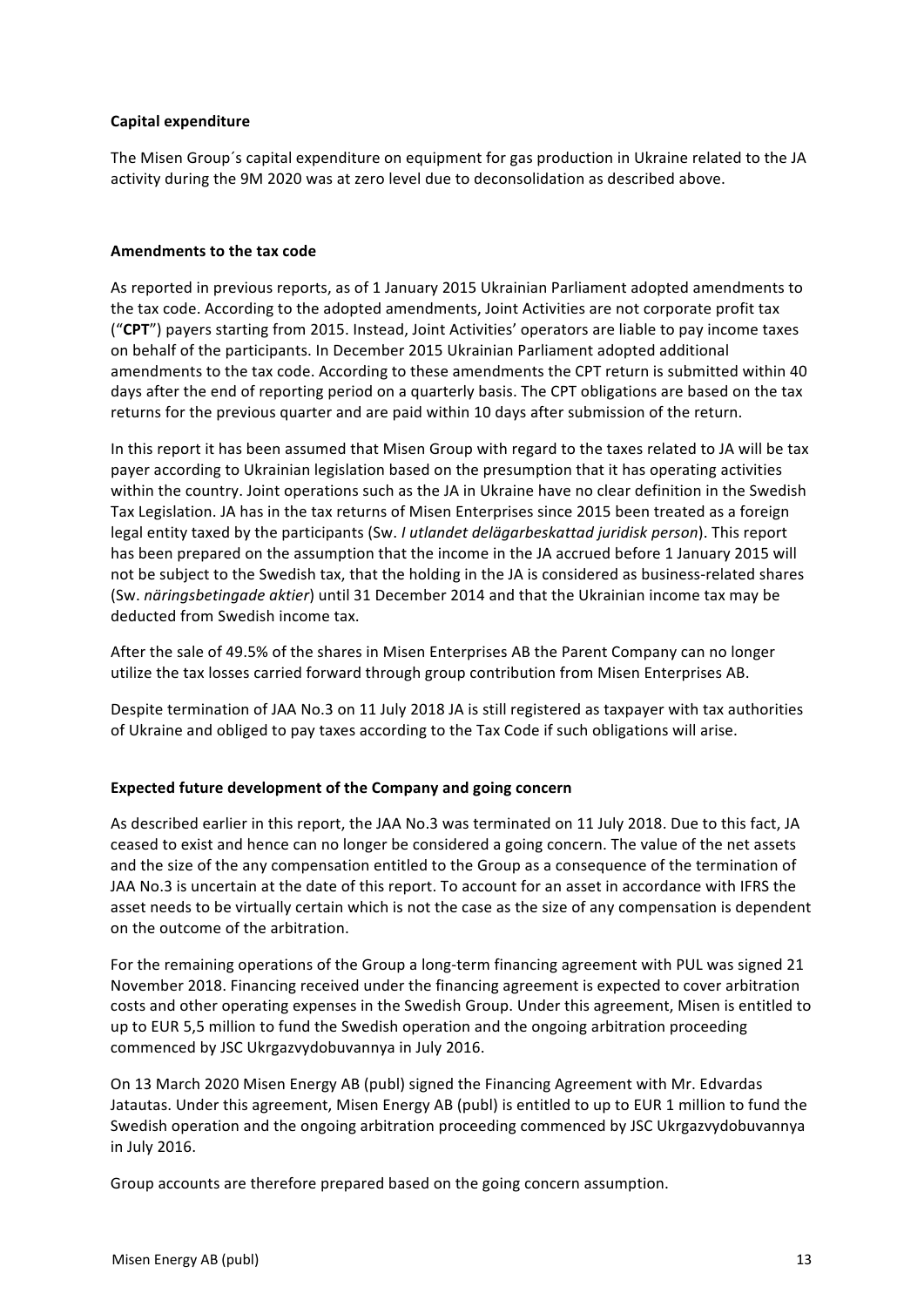#### **Sector information - the Misen Group**

The Misen Group operational activities are located in Ukraine. Solely administrative issues are undertaken in Sweden.

#### **Geographical area**

|                       | 30 Sept 2020 | 30 Sept 2019 | 31 Dec 2019 |
|-----------------------|--------------|--------------|-------------|
| (All amounts in KSEK) |              |              |             |
| Net sales, external:  |              |              |             |
| Sweden                | --           | $- -$        | --          |
| Ukraine               | 38           | 245          | 347         |
| Fixed assets:         |              |              |             |
| Sweden                | --           | --           | --          |
| Ukraine               | 68           | 180          | 123         |

# **Transactions with related parties**

|                                              | 30 Sept 2020 | 30 Sept 2019 | 31 Dec 2019 |
|----------------------------------------------|--------------|--------------|-------------|
| (All amounts in KSEK)                        |              |              |             |
| Management, Board and major<br>Shareholders: |              |              |             |
| Purchase of services, cost                   | 1,547        | 6,713        | 13,359      |
| Interest and fees, cost                      |              | 4,298        | 8,033       |
| Capital contribution, income                 | 21,434       | 17,313       | 21,877      |
| Salaries and remunerations                   | 4.770        | 4,882        | 6,509       |
| Short-term debts                             | 10,518       | 10,977       | 20,069      |
| Long-term debts                              |              |              |             |

#### **Environmental impact**

Since the JA has been terminated the Group no longer faces any environmental risks.

### **Accounting principles**

This report is prepared according to the International Financial Reporting Standards (IFRS), as adopted by EU. This report is prepared according to IAS 34 and The Swedish Annual Accounts Act as well as RFR 2, Accounting for legal entities. The accounting principles for the Misen Group as well as for the Company are identical to the last annual and quarterly reports, except as described below:

IFRS 16, Leasing, applies from January 1, 2019 and mean that almost all leases are reported in the balance sheet. Misen Energy AB (publ) has chosen to apply the simplified transition method and will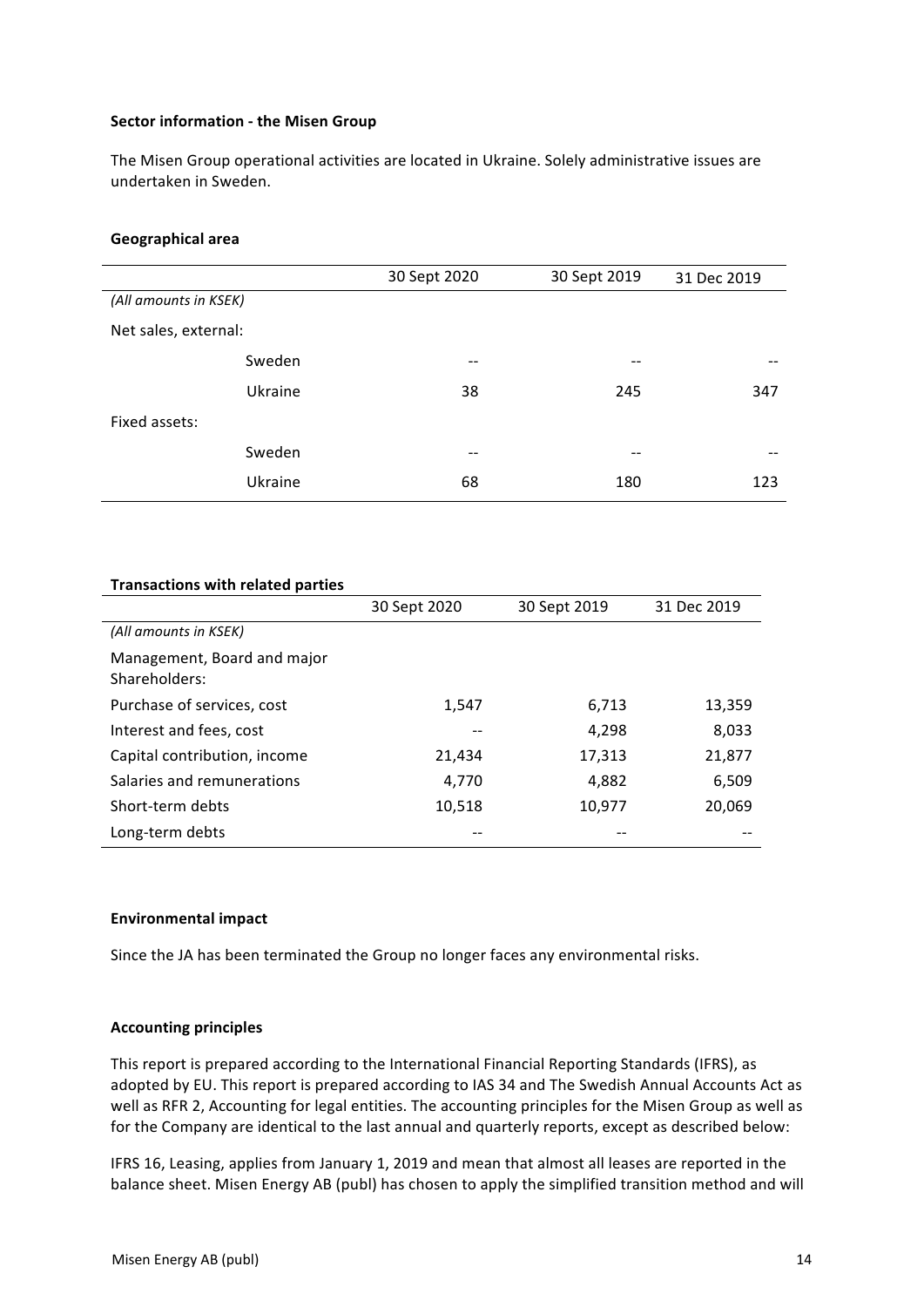not recalculate the comparative figures. The company's lease commitments consist solely of lease agreements for premises and thus the new standard did not have any material impact on the company's financial reports.

# **Financial and other risks**

Before termination of JAA No.3, Misen Group focused on increasing the local hydrocarbons production in Ukraine by undertaking a large-scale investment program focused on development and modernization of gas production infrastructure. In this activity, the Group worked with a complex set of industry-specific risks such as price trends for oil and gas, currency risk and interest rate risks, regulatory matters relating to investigations, processing and environment and uncertainty in the value of the completed exploration work and the subsequent field development.

The current financial and other risks relate to the outcome of the ongoing arbitration proceeding what regards compensation to Misen Enterprises AB and LLC Karpatygaz for their share in the Joint Activity, enforcement of the arbitral awards rendered in accordance to the Arbitration Rules of the Arbitration Institute of the Stockholm Chamber of Commerce and other risks related to the multiple court proceedings in Ukraine.

A more in-depth explanation of the different risk exposures in the Company's business is included in the annual report 2019.

# **First North**

Misen Energy AB (publ) is listed on First North, which is an alternative market place operated by Nasdaq First North Stockholm and the Company adheres to the rules and regulations for First North. The Certified Adviser of the Company is Erik Penser Bank AB.

### **Publication of the interim January – September 2020 report**

This January – September 2020 interim report is published at the Company's website (http://www.misenenergy.se), and a printed version can be ordered at info@misenenergy.se.

*This information is information that Misen Energy AB (publ)* is obliged to make public pursuant to the *EU Market Abuse Regulation. The information was submitted for publication, through the agency of the contact person set out above, at 08:00 CET on 30 November 2020.*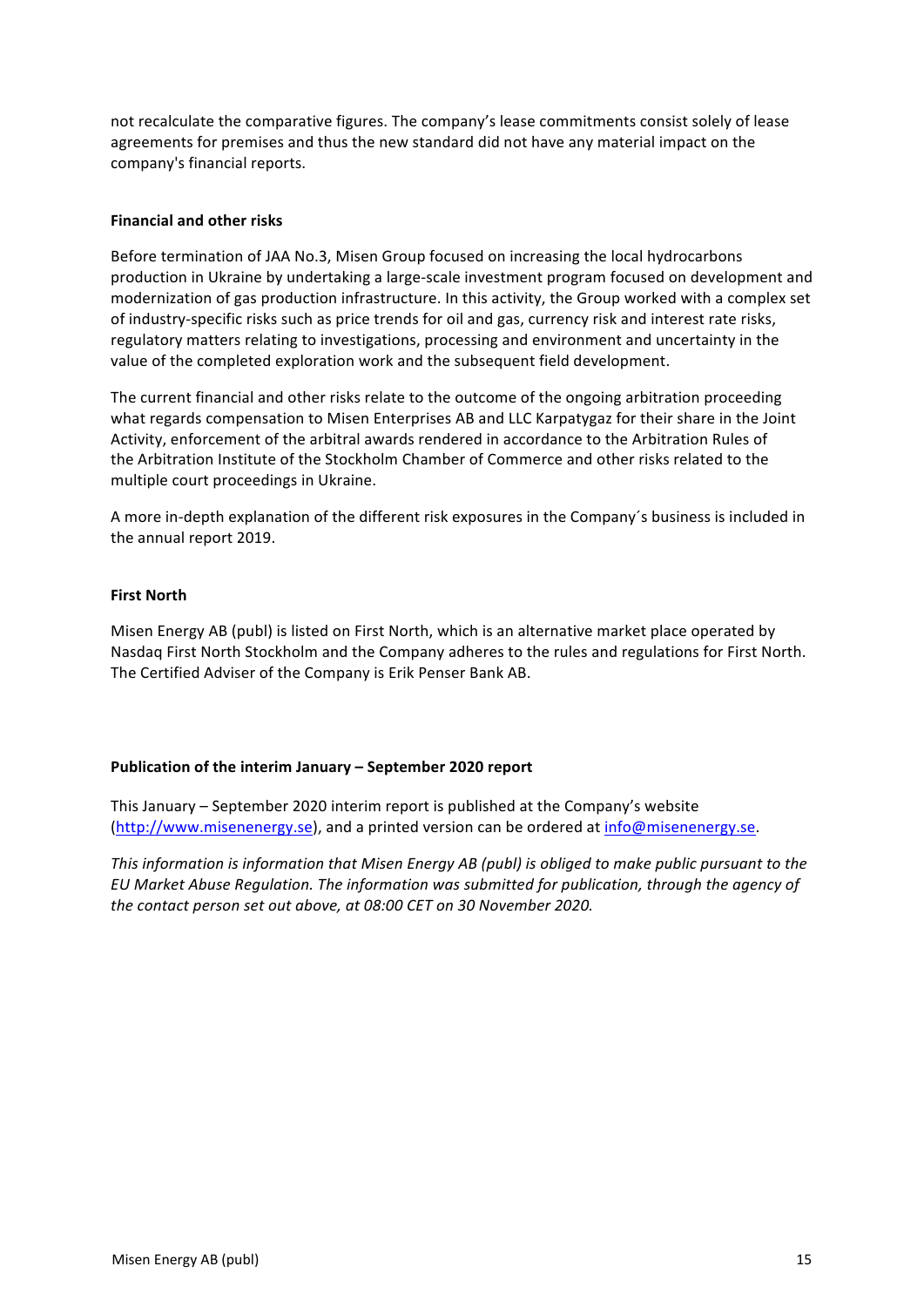#### **Future reports**

Next report, the January - September 2020 interim report, will be published on 26 February 2021.

This report has not been subject to review by the Company's auditors.

#### **Stockholm, 30 September 2020**

For further information, please contact: Göran Wolff, MD

Direct line: +46 31 759 50 72 Mobile: +46 709 45 48 48 E-mail: goran@misenenergy.se info@misenenergy.se

Misen Energy AB (publ) (formerly Svenska Capital Oil AB (publ)) is a Swedish upstream oil and gas company with operations in Ukraine. The company was founded in 2004 and its shares are traded on Nasdaq First North since 12 June 2007.In 2011, Misen Energy AB (publ) acquired Misen Enterprises AB and its Ukrainian subsidiary, LLC Karpatygaz, including the rights to 50.01% of the revenue and profit from a gas production project in Ukraine. Under IFRS rules, this transaction is classified as a reverse takeover. In consideration of the acquisition, a new share issue was carried out. The gas producing assets were acquired by production cooperation via a joint activity project governed by a Joint Activity Agreement between at that time the wholly-owned direct and indirect subsidiaries of Misen Energy AB (publ), i.e. Misen Enterprises AB and LLC Karpatygaz (together 50.01%) and JSC Ukrgasvydobuvannya (49.99%), a subsidiary of the National Joint Stock Company Naftogaz of Ukraine. JSC Ukrgasvydobuvannya is the largest producer of natural gas in Ukraine. The purpose of the Joint Activity Agreement is to significantly increase production of gas and oil by providing modern technologies via a large-scale investment program for the purposes of attainment of profits.

In June 2016 and in July 2017 Misen Energy AB (publ) sold respectively 37.5% and 10% of Misen Enterprises AB shares to the Hong Kong based company Powerful United Limited. In March 2018, Misen Energy AB (publ) sold 2% of Misen Enterprises AB shares to Mr. Konstantin Guenevski. Owning (the remaining) 50.5% of Misen Enterprises AB shares, Misen Energy AB (publ) maintains full control of the company and preserves a right to obtain 50.5% of the future dividends from the operations in Ukraine.

The registered office of Misen Energy AB (publ) is in Stockholm and the shares are traded on First North Growth Market under identification ticker MISE. The Certified Adviser of the company at Nasdaq First North Growth Market is Erik Penser Bank AB, tel.: +46 8 463 80 00, e-mail: certifiedadviser@penser.se.

For further information, please visit our website www.misenenergy.se.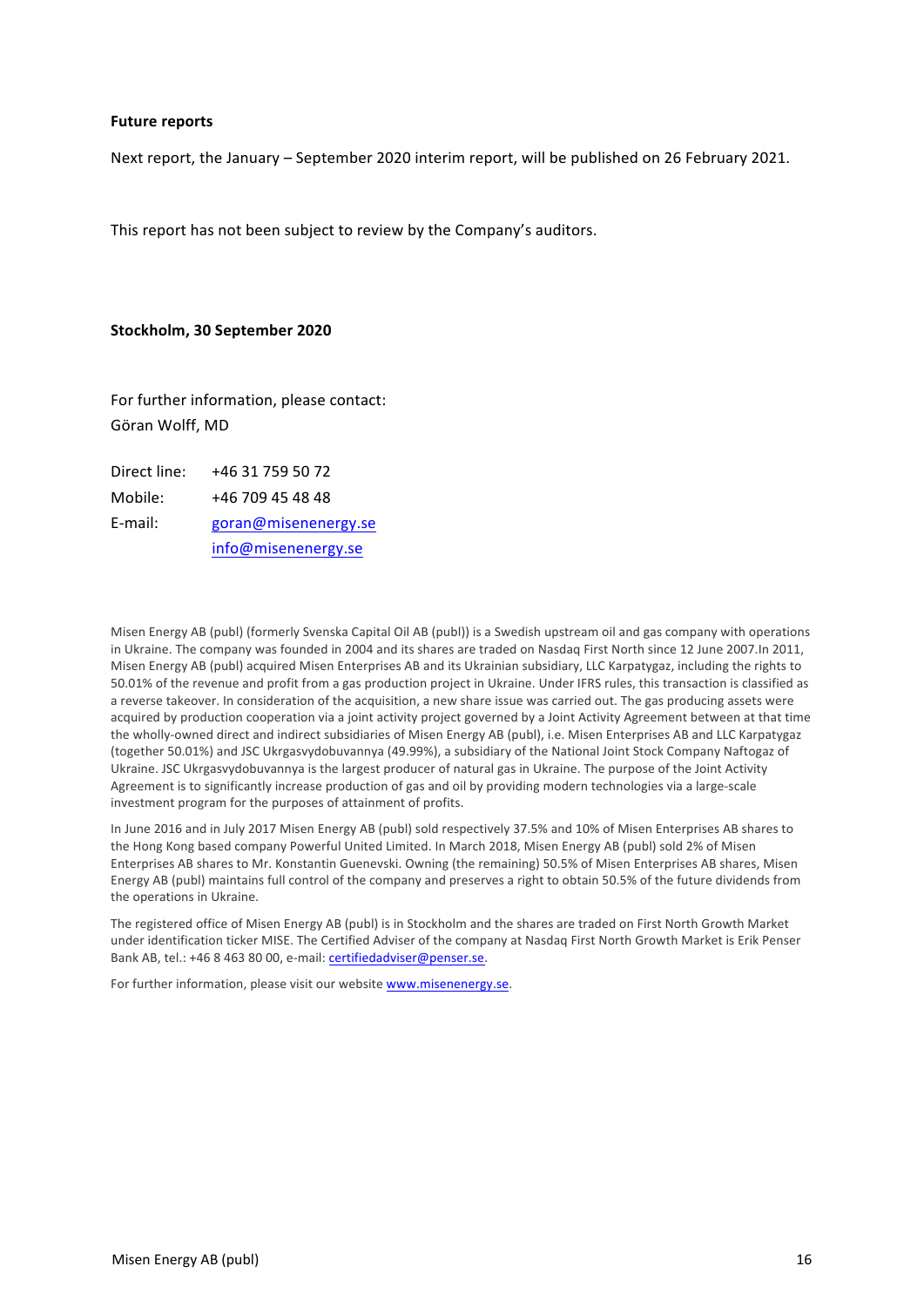#### **CONDENSED INCOME STATEMENT-THE GROUP**

|                                                                       | 1 July - 30 Sept<br>2020 | 1 July - 30 Sept<br>2019 | 2020      | 1 Jan - 30 Sept 1 Jan - 30 Sept<br>2019 | 1 Jan - 31 Dec<br>2019 |
|-----------------------------------------------------------------------|--------------------------|--------------------------|-----------|-----------------------------------------|------------------------|
| All amounts in KSEK                                                   | 3 months                 | 3 months                 | 9 months  | 9 months                                | 12 months              |
|                                                                       |                          |                          |           |                                         |                        |
| <b>Operating revenue</b>                                              |                          |                          |           |                                         |                        |
| Net sales                                                             | 6                        | 111                      | 38        | 245                                     | 347                    |
| Other operating income                                                | 4,517                    | 9,558                    | 23,982    | 21,713                                  | 27,724                 |
|                                                                       | 4,523                    | 9,669                    | 24,020    | 21,958                                  | 28,071                 |
| <b>Operating expenses</b>                                             |                          |                          |           |                                         |                        |
| Other external expenses                                               | $-3,286$                 | $-5,779$                 | $-6,653$  | $-13,563$                               | $-23,289$              |
| Personnel expenses                                                    | $-1,968$                 | $-3,579$                 | $-7,157$  | $-11,342$                               | $-13,172$              |
| Depreciation and amortisation of tangible and intangible fixed assets | $-2$                     | $-19$                    | $-31$     | $-67$                                   | $-97$                  |
| Other operating cost                                                  | 163                      | 167                      | 0         | $-3,150$                                | -4,869                 |
|                                                                       | $-5,093$                 | $-9,210$                 | $-13,841$ | $-28,122$                               | $-41,427$              |
| <b>Operating income/loss</b>                                          | $-570$                   | 459                      | 10,179    | $-6,164$                                | $-13,356$              |
| <b>Financial items</b>                                                | 0                        | $-1,429$                 | $-137$    | -4,295                                  | -7,970                 |
| Profit/loss after financial items                                     | $-570$                   | -970                     | 10,042    | $-10,459$                               | $-21,326$              |
| Taxes for the period                                                  | 0                        | $\mathbf 0$              | 0         | 0                                       | 0                      |
|                                                                       |                          |                          |           |                                         |                        |
| Profit/loss for the period                                            | $-570$                   | -970                     | 10,042    | $-10,459$                               | $-21,326$              |
| Profit is attributable to:                                            |                          |                          |           |                                         |                        |
| Owners of Misen Energy AB (publ)                                      | 921                      | $-1,680$                 | 9,192     | $-5,272$                                | $-7,951$               |
| Non-contolling interests                                              | $-1,491$                 | 710                      | 850       | $-5,187$                                | $-13,375$              |
|                                                                       | $-570$                   | $-970$                   | 10,042    | $-10,459$                               | $-21,326$              |
| Statement of comprehensive income - The Group                         |                          |                          |           |                                         |                        |
| Net profit for the period                                             | $-570$                   | -970                     | 10,042    | $-10,459$                               | $-21,326$              |
| Other comprehensive income                                            |                          |                          |           |                                         |                        |
| Items possible for later reclassification in income statement:        |                          |                          |           |                                         |                        |
| <b>Translation differences</b>                                        | 173                      | 306                      | 233       | 659                                     | 582                    |
| Other comprehensive income for the period, net after taxes            | 173                      | 306                      | 233       | 659                                     | 582                    |
| Total comprehensive income for the period                             | $-397$                   | -664                     | 10,275    | -9,800                                  | $-20,744$              |
| Total comprehensive income for the period is attributable to:         |                          |                          |           |                                         |                        |
| Owners of Misen Energy AB (publ)                                      | 1,009                    | $-1,525$                 | 9,310     | $-4,939$                                | $-7,658$               |
| Non-contolling interests                                              | $-1,406$                 | 861                      | 965       | $-4,861$                                | $-13,086$              |
|                                                                       | $-397$                   | $-664$                   | 10,275    | $-9,800$                                | $-20,744$              |

Net earnings per share, attributable to the owners of Misen Energy AB's (publ) (in SEK per share)

| Net earnings for the period, before and after dilution | 0.01 | $-0.01$ | 0.06 | $-0.04$ | $-0.05$ |
|--------------------------------------------------------|------|---------|------|---------|---------|
|                                                        |      |         |      |         |         |

Average number of shares for the period was 145,068,222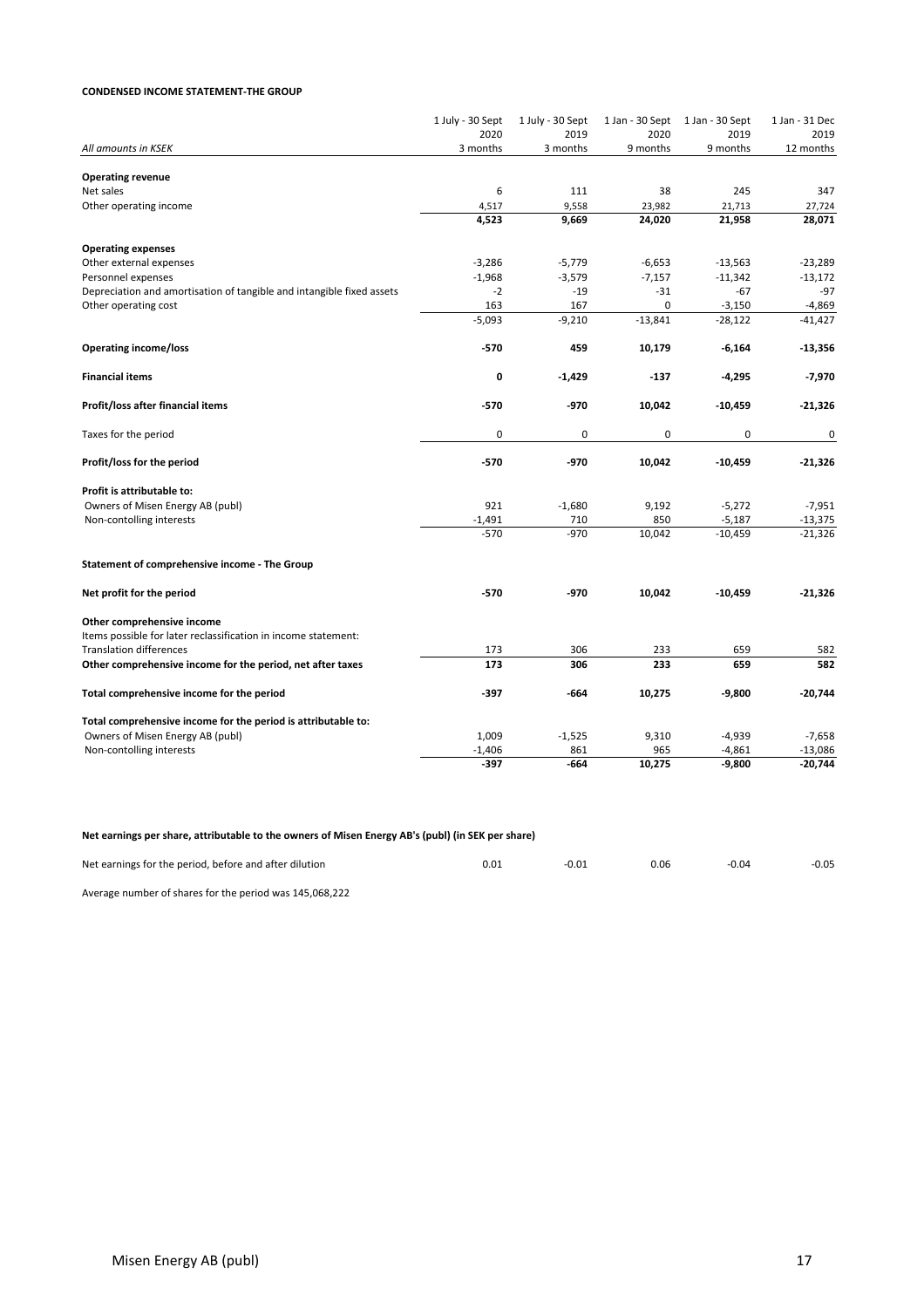### **CONDENSED BALANCE SHEET-THE GROUP**

| All amounts in KSEK                                     | 30 Sept 2020 | 30 Sept 2019 | 31 Dec 2019 |
|---------------------------------------------------------|--------------|--------------|-------------|
| <b>ASSETS</b>                                           |              |              |             |
| Non-current assets                                      |              |              |             |
| Tangible fixed assets                                   | 68           | 180          | 123         |
| <b>Total non-current assets</b>                         | 68           | 180          | 123         |
| <b>Current assets</b>                                   |              |              |             |
| <b>Stock</b>                                            | 32           | 41           | 41          |
| Accounts receivable                                     | 2,399        | 8,021        | 5,463       |
| Other receivables                                       | 2,869        | 3,255        | 3,358       |
| Prepaid expenses and accrued income                     | 970          | 296          | 281         |
| <b>Total current assets</b>                             | 6,270        | 11,613       | 9,143       |
| <b>Cash and bank balances</b>                           | 628          | 83           | 130         |
| <b>Total current assets</b>                             | 6,898        | 11,696       | 9,273       |
| <b>TOTAL ASSETS</b>                                     | 6,966        | 11,876       | 9,396       |
| All amounts in KSEK                                     | 30 Sept 2020 | 30 Sept 2019 | 31 Dec 2019 |
| <b>EQUITY AND LIABILITIES</b>                           |              |              |             |
| Equity attributable to owners of Misen Energy AB (publ) | $-27,654$    | $-26,821$    | $-36,963$   |
| Non-controlling interests                               | 2,961        | 2,797        | 1,995       |
| <b>Total equity</b>                                     | $-24,693$    | $-24,024$    | $-34,968$   |
| <b>Current liabilities</b>                              |              |              |             |
| Accounts payable                                        | 23,940       | 18,803       | 23,741      |
| Short-term loans                                        |              | 2,679        | 2,618       |
| Other short-term debt                                   | 1,655        | 4,255        | 3,375       |
| Accrued expenses and deferred income                    | 6,064        | 10,163       | 14,630      |
| <b>Total current liabilities</b>                        | 31,659       | 35,900       | 44,364      |
| <b>TOTAL EQUITY AND LIABILITIES</b>                     | 6,966        | 11,876       | 9,396       |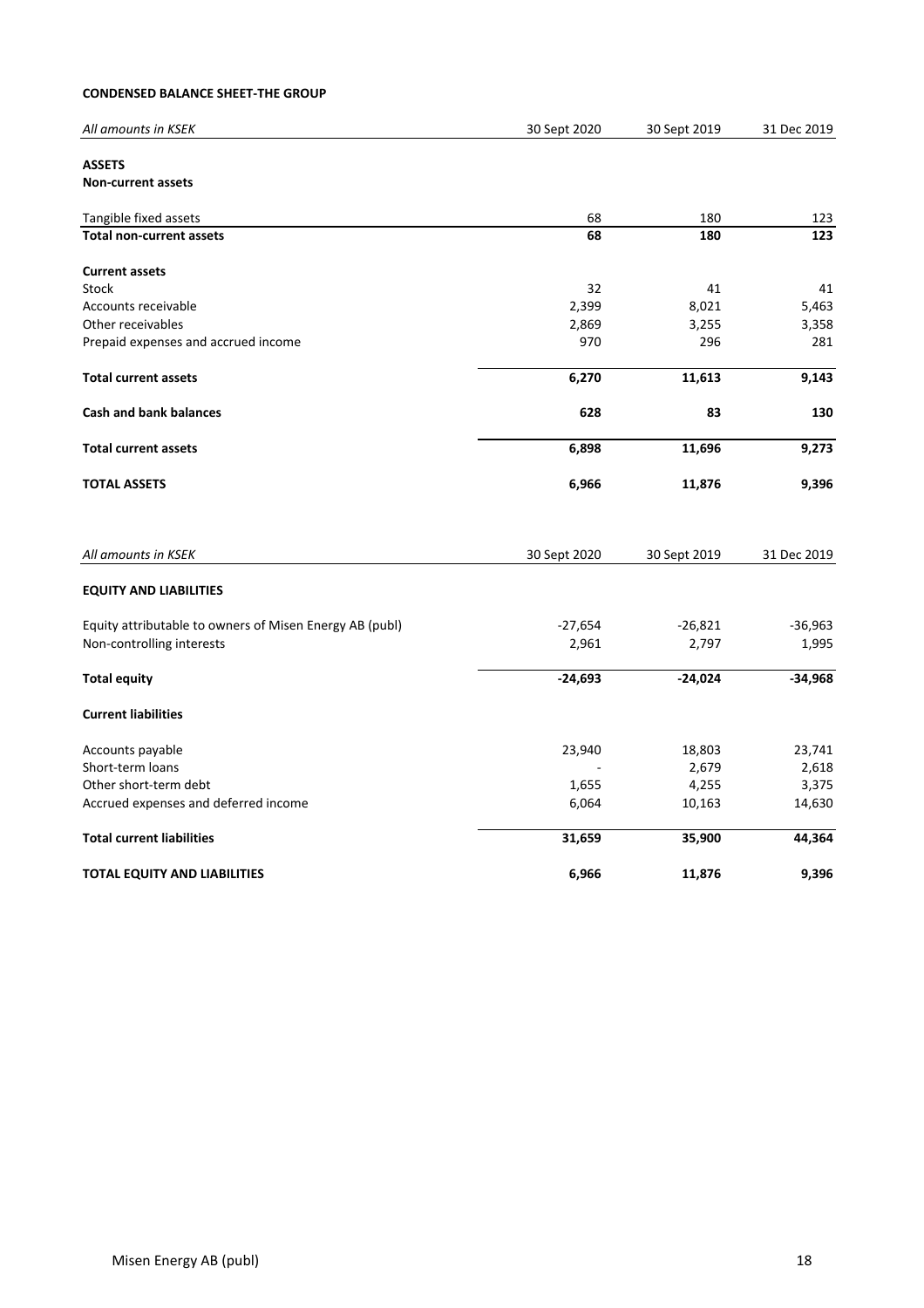#### **CONDENSED STATEMENT OF CHANGES IN EQUITY - THE GROUP**

|                                                   | Attributable to owners of Misen Energy AB (publ) |              |                |                      |              |                                  |                     |
|---------------------------------------------------|--------------------------------------------------|--------------|----------------|----------------------|--------------|----------------------------------|---------------------|
| All amounts in KSEK                               | Share capital                                    | Other equity | Other reserves | Retained<br>earnings | <b>Total</b> | Non-<br>controlling<br>interests | <b>Total equity</b> |
|                                                   |                                                  |              |                |                      |              |                                  |                     |
| Equity brought forward 2019-01-01                 | 290,136                                          | $-274,435$   | $-237$         | $-35,365$            | $-19,901$    | 5,676                            | $-14,224$           |
| Net result                                        |                                                  |              |                |                      |              |                                  |                     |
| Net result of the period Jan-Sept 2019            | 0                                                | 0            | 0              | $-5,272$             | $-5,272$     | $-5,187$                         | $-10,459$           |
| Other comprehensive income                        |                                                  |              |                |                      |              |                                  |                     |
| <b>Translation difference</b>                     | 0                                                | 0            | 0              | 333                  | 333          | 325                              | 658                 |
| <b>Total comprehensive income</b>                 | 0                                                | 0            | 0              | $-4,939$             | -4,939       | $-4,862$                         | $-9,801$            |
| Transactions with non-contolling interests        |                                                  |              |                |                      |              |                                  |                     |
| Other transactions with non-controlling interests |                                                  |              |                | $-1,982$             | $-1,982$     | 1,982                            | 0                   |
| Total transactions with non-controlling interests | 0                                                | 0            | 0              | $-1,982$             | $-1,982$     | 1,982                            | $\mathbf{0}$        |
| Equity brought forward 2019-09-30                 | 290,136                                          | $-274,435$   | $-237$         | $-42,286$            | -26,822      | 2,796                            | $-24,025$           |
| Equity opening balance 2019-10-01                 | 290,136                                          | $-274,435$   | $-237$         | $-42,286$            | $-26,822$    | 2,796                            | $-24,025$           |
| <b>Total comprehensive income</b>                 |                                                  |              |                |                      |              |                                  |                     |
| Net result of the period Oct-Dec 2019             |                                                  |              |                | $-2,679$             | $-2,679$     | $-8,188$                         | $-10,867$           |
| Other comprehensive income                        |                                                  |              |                |                      |              |                                  |                     |
| <b>Translation difference</b>                     |                                                  |              |                | $-38$                | -38          | $-38$                            | $-76$               |
| <b>Total comprehensive income</b>                 | 0                                                | 0            | 0              | $-2,717$             | $-2,717$     | $-8,226$                         | $-10,943$           |
| Transactions with non-contolling interests        |                                                  |              |                |                      |              |                                  |                     |
| Other transactions with non-controlling interests |                                                  |              |                | $-7,425$             | $-7,425$     | 7,425                            | 0                   |
| Equity brought forward 2019-12-31                 | 290,136                                          | $-274,435$   | $-237$         | $-52,428$            | -36,964      | 1,996                            | $-34,968$           |
| Net result                                        |                                                  |              |                |                      |              |                                  |                     |
| Net result of the period Jan-Oct 2020             | 0                                                | 0            | 0              | 9,192                | 9,192        | 850                              | 10,042              |
| Other comprehensive income                        |                                                  |              |                |                      |              |                                  |                     |
| <b>Translation difference</b>                     | 0                                                | 0            | 0              | 118                  | 118          | 115                              | 233                 |
| <b>Total comprehensive income</b>                 | 290.136                                          | $-274,435$   | $-237$         | $-43,118$            | $-27.654$    | 2,961                            | $-24,693$           |
| Equity brought forward 2020-09-30                 | 290.136                                          | $-274.435$   | $-237$         | $-43.118$            | $-27.654$    | 2,961                            | $-24,693$           |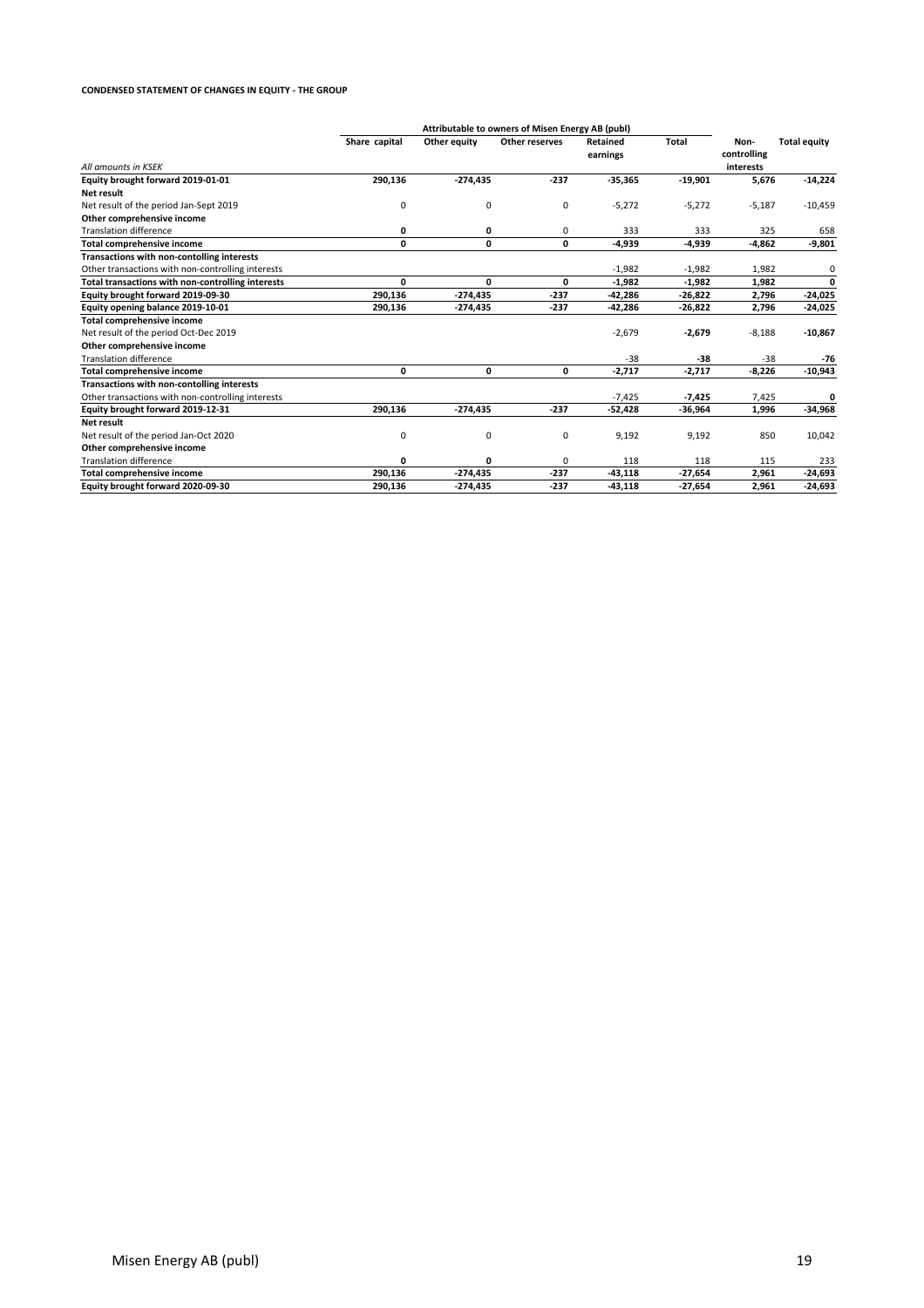|                                               | 1 Jan-30 Sept | 1 Jan-30 Sept  | 1 Jan-31 Dec |
|-----------------------------------------------|---------------|----------------|--------------|
|                                               | 2020          | 2019           | 2019         |
| All amounts in KSEK                           | 9 months      | 9 months       | 12 months    |
|                                               |               |                |              |
| <b>Operating activities</b>                   |               |                |              |
| Operating income                              | 10,179        | $-6,164$       | $-13,356$    |
| Adjustment for non-cash items                 | $-11,196$     | 3,090          | 4,894        |
| Interest and dividends received               | 3             | 4              | 5            |
| Interest paid                                 | $-7$          | $-4$           | $-5$         |
| Income tax                                    |               | $-84$          | $-87$        |
| Cash flow from operating activities           |               |                |              |
| before working capital changes                | $-1,021$      | $-3,158$       | $-8,549$     |
| Decrease(+)/increase in stocks                | $\mathbf{1}$  | 69             | 70           |
| Decrease(+)/increase in receivables           | 1,390         | 2,635          | $-296$       |
| Decrease(-)/increase in short-term debts      | 126           | 263            | 8,663        |
| <b>Cash-flow from operating activities</b>    | 496           | $-191$         | $-112$       |
| <b>Investing activities</b>                   |               |                |              |
| Acquisition of tangible and intangible assets | $-20$         |                | $-54$        |
| Sale of tangible and intangible assets        | 25            | 230            | 251          |
| Cash flow from investing activities           | 5             | 230            | 197          |
|                                               |               |                |              |
| Cash flow for the period                      | 501           | 39             | 85           |
| Cash at the beginning of the period           | 130           | 42             | 42           |
| Exchange rate difference in cash              | $-3$          | $\overline{2}$ | 3            |
| Cash at the end of the period                 | 628           | 83             | 130          |

# **CONDENSED STATEMENT OF CASH FLOWS - THE GROUP**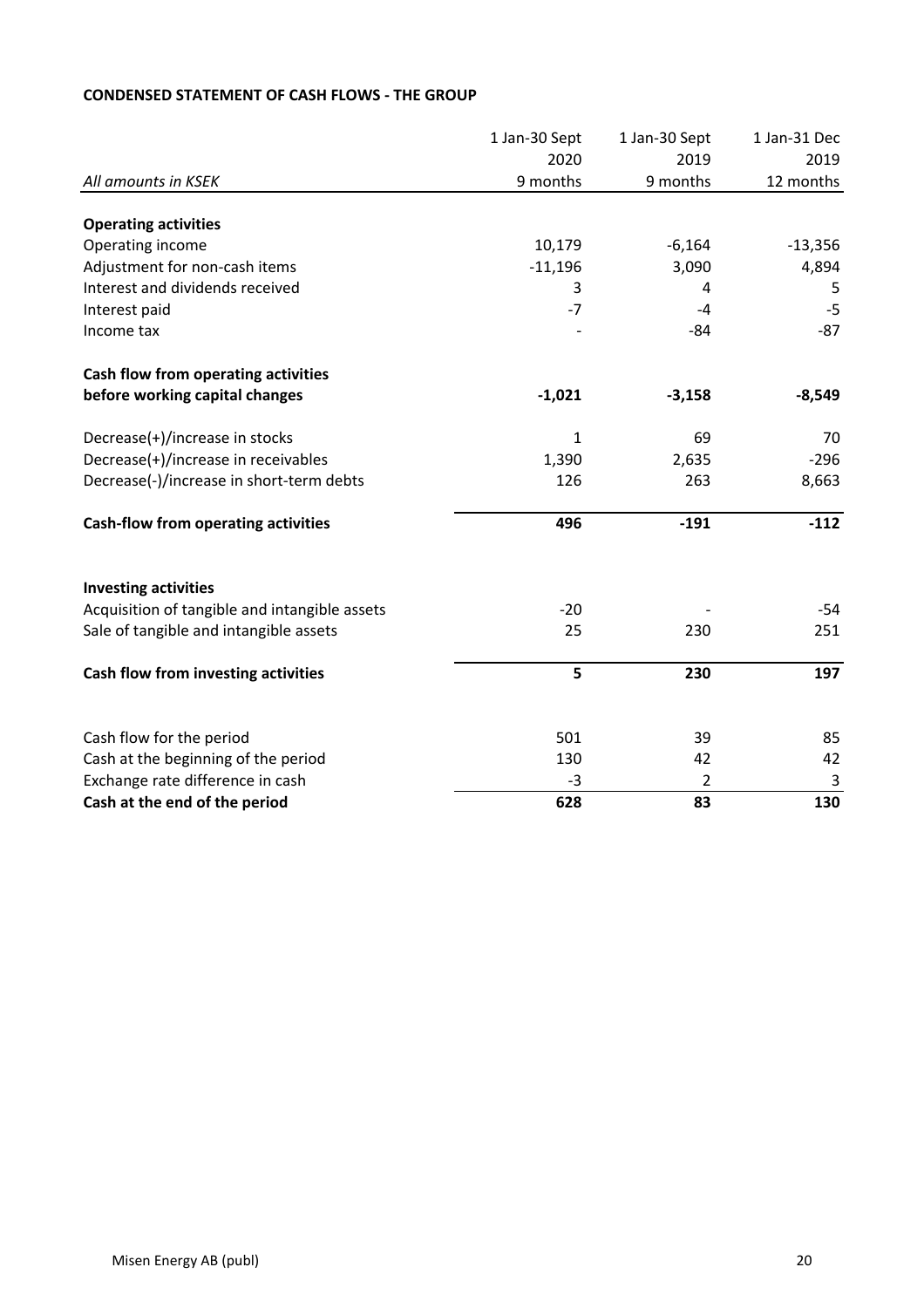#### **CONDENSED INCOME STATEMENT - PARENT COMPANY**

| (Misen Energy AB (publ))                           |                 |                 |                |                |              |
|----------------------------------------------------|-----------------|-----------------|----------------|----------------|--------------|
|                                                    | 1 Apr - 30 Sept | 1 Apr - 30 Sept | 1 Jan-31 March | 1 Jan-31 March | 1 Jan-31 Dec |
|                                                    | 2020            | 2019            | 2020           | 2019           | 2019         |
| All amounts in KSEK                                | 3 months        | 3 months        | 9 months       | 9 months       | 12 months    |
| <b>Operating revenue</b>                           |                 |                 |                |                |              |
| Other operating income                             | 5,111           | 3,191           | 16,856         | 14,364         | 20,333       |
|                                                    | 5,111           | 3,191           | 16,856         | 14,364         | 20,333       |
| <b>Operating expenses</b>                          |                 |                 |                |                |              |
| Other external expenses                            | $-1,559$        | $-3,837$        | $-4,162$       | $-8,009$       | $-7,835$     |
| Personnel expenses                                 | $-1,108$        | $-1,715$        | $-4,230$       | $-6,335$       | $-6,862$     |
|                                                    | $-2,667$        | $-5,552$        | $-8,392$       | $-14,344$      | $-14,697$    |
| <b>Operating result</b>                            | 2,444           | $-2,361$        | 8,464          | 20             | 5,636        |
| Financial items net                                | $-2$            | $-44$           | $-140$         | $-1$           | 58           |
|                                                    | $-2$            | $-44$           | $-140$         | $-1$           | 58           |
| Profit/loss after financial items                  | 2,442           | $-2,405$        | 8,324          | 19             | 5,694        |
| Taxes for the period                               |                 |                 |                |                |              |
| Net profit/loss                                    | 2,442           | $-2,405$        | 8,324          | 19             | 5,694        |
| Statement of comprehensive income - Parent company |                 |                 |                |                |              |
| Net profit/ loss for the period                    | 2,442           | $-2,405$        | 8,324          | 19             | 5,694        |
| Other comprehensive income                         |                 |                 |                |                |              |
| Total comprehensive income for the period          | 2,442           | $-2,405$        | 8,324          | 19             | 5,694        |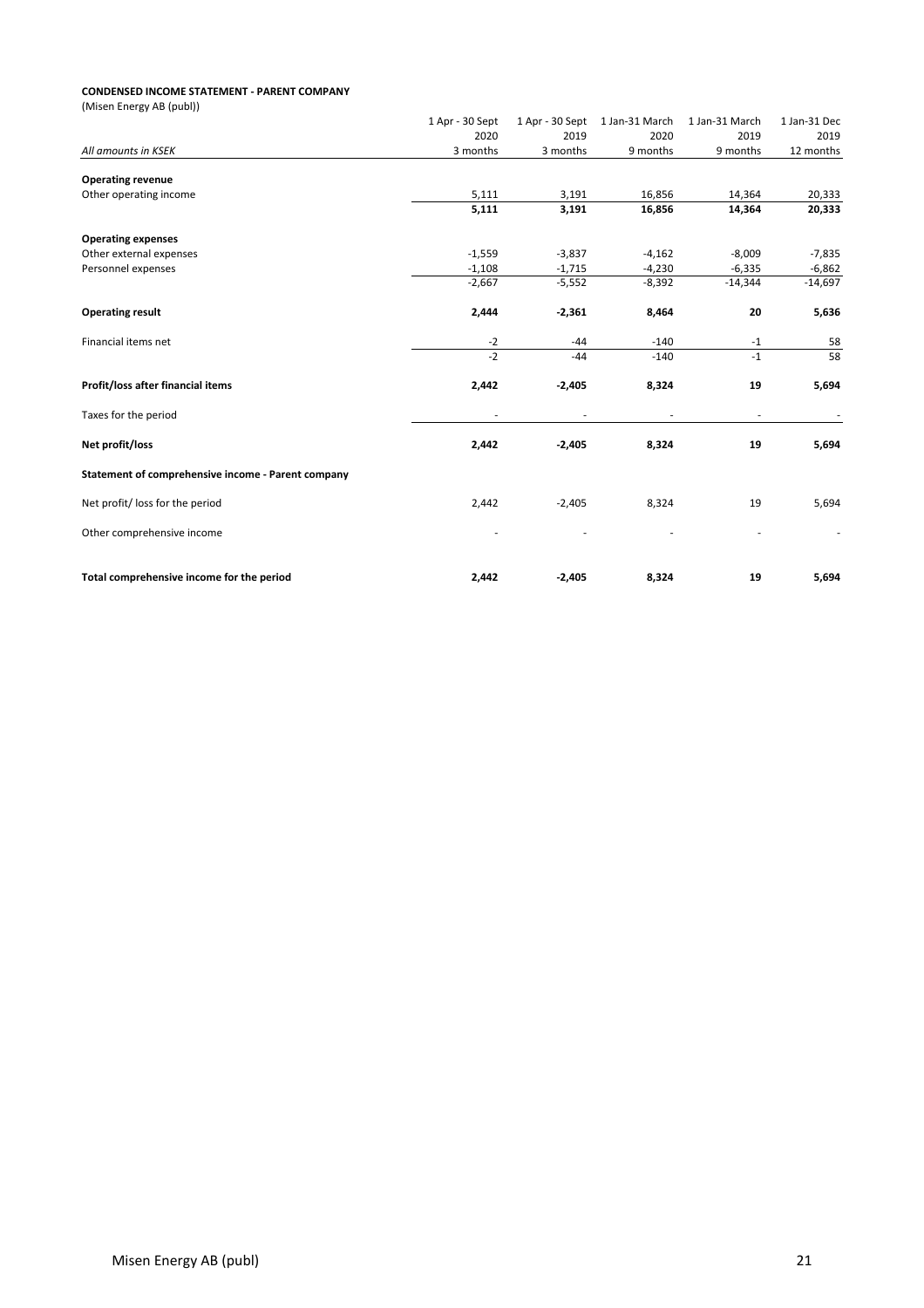#### **CONDENSED BALANCE SHEET - PARENT COMPANY**

(Misen Energy AB (publ))

| All amounts in KSEK                      | 30 Sept 2020 | 30 Sept 2019   | 31 Dec 2019 |
|------------------------------------------|--------------|----------------|-------------|
| <b>ASSETS</b>                            |              |                |             |
| <b>Non-current assets</b>                |              |                |             |
| <b>Financial fixed assets</b>            |              |                |             |
| Shares in subsidiaries                   | 332,359      | 317,359        | 332,359     |
| <b>Total financial fixed assets</b>      | 332,359      | 317,359        | 332,359     |
| <b>Total fixed assets</b>                | 332,359      | 317,359        | 332,359     |
| <b>Total non-current assets</b>          | 332,359      | 317,359        | 332,359     |
| <b>Current receivables</b>               |              |                |             |
| Other receivables                        | 175          |                | 7           |
| Prepaid expenses and accrued income      | 382          | 184            | 305         |
|                                          | 557          | 184            | 312         |
| <b>Cash and bank balances</b>            | 204          | $\overline{2}$ |             |
| <b>Total current assets</b>              | 761          | 186            | 312         |
| <b>TOTAL ASSETS</b>                      | 333,120      | 317,545        | 332,671     |
| All amounts in KSEK                      | 30 Sept 2020 | 30 Sept 2019   | 31 Dec 2019 |
| <b>EQUITY AND LIABILITIES</b>            |              |                |             |
| <b>Equity</b>                            |              |                |             |
| <b>Restricted equity</b>                 |              |                |             |
| Share capital                            | 290,136      | 290,136        | 290,136     |
| Statutory reserves                       | 345          | 345            | 345         |
|                                          | 290,481      | 290,481        | 290,481     |
| Non-restricted equity                    |              |                |             |
| Profit/Loss brought forward              | 2,879        | $-2,815$       | $-2,815$    |
| Profit/loss for the year                 | 8,324        | 19             | 5,694       |
|                                          | 11,203       | $-2,796$       | 2,879       |
| <b>Total equity</b>                      | 301,684      | 287,685        | 293,360     |
| <b>Non-current liabilities</b>           |              |                |             |
| Other long-term debts to group companies | 88           | 88             | 88          |
| <b>Total non-current liabilities</b>     | 88           | 88             | 88          |
| <b>Current liabilities</b>               |              |                |             |
| Accounts payable                         | 17,523       | 12,650         | 17,880      |
| Short-term loans                         | 0            | 2,679          | 2,618       |
| Other short-term liabilities             | 1,046        | 499            | 452         |
| Other short-term liabilities group       | 9,215        | 5,750          | 5,929       |
| Accrued expenses and deferred income     | 3,564        | 8,194          | 12,344      |
| <b>Total current liabilities</b>         | 31,348       | 29,772         | 39,223      |
| <b>TOTAL EQUITY AND LIABILITIES</b>      | 333,120      | 317,545        | 332,671     |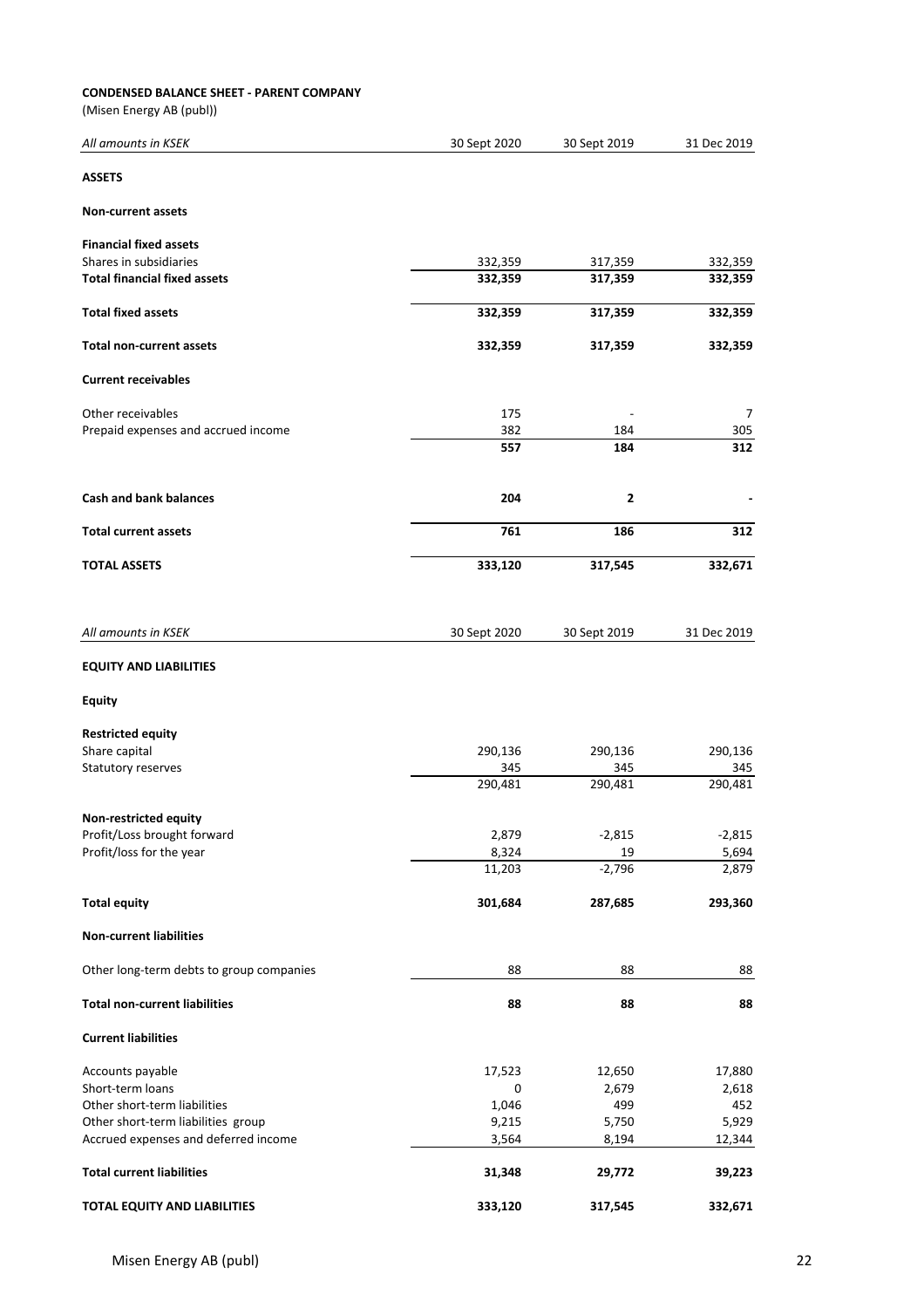#### **CONDENSED STATEMENT OF CHANGES IN EQUITY - PARENT COMPANY**

(Misen Energy AB (publ))

|                                      | <b>Share</b> | <b>Statutory</b> | Premium | <b>Retained</b> |                     |
|--------------------------------------|--------------|------------------|---------|-----------------|---------------------|
| All amounts in KSEK                  | capital      | reserves         | reserve | earnings        | <b>Total equity</b> |
| Equity brought forward 2019-01-01    | 290,136      | 345              | 714,285 | $-717,099$      | 287,667             |
| Net result                           |              |                  |         |                 |                     |
| Result of the period Jan - Sept 2019 | -            |                  |         | 19              | 19                  |
| <b>Total comprehensive income</b>    | 0            | 0                | 0       | 19              | 19                  |
| Equity brought forward 2019-09-30    | 290,136      | 345              | 714,285 | -717,080        | 287,686             |
| Equity opening balance 2019-10-01    | 290,136      | 345              | 714,285 | $-711,402$      | 287,686             |
| Net result                           |              |                  |         |                 |                     |
| Result of the period Oct - Dec 2019  | -            |                  |         | 5,675           | 5,675               |
| Equity brought forward 2019-12-31    | 290,136      | 345              | 714,285 | -711,402        | 293,360             |
| Equity opening balance 2020-01-01    | 290,136      | 345              | 714,285 | $-711,402$      | 293,360             |
| Net result                           |              |                  |         |                 |                     |
| Result of the period Jan - Sept 2020 | -            |                  |         | 8,324           | 8,324               |
| Equity brought forward 2020-09-30    | 290,136      | 345              | 714,285 | -703.078        | 301,684             |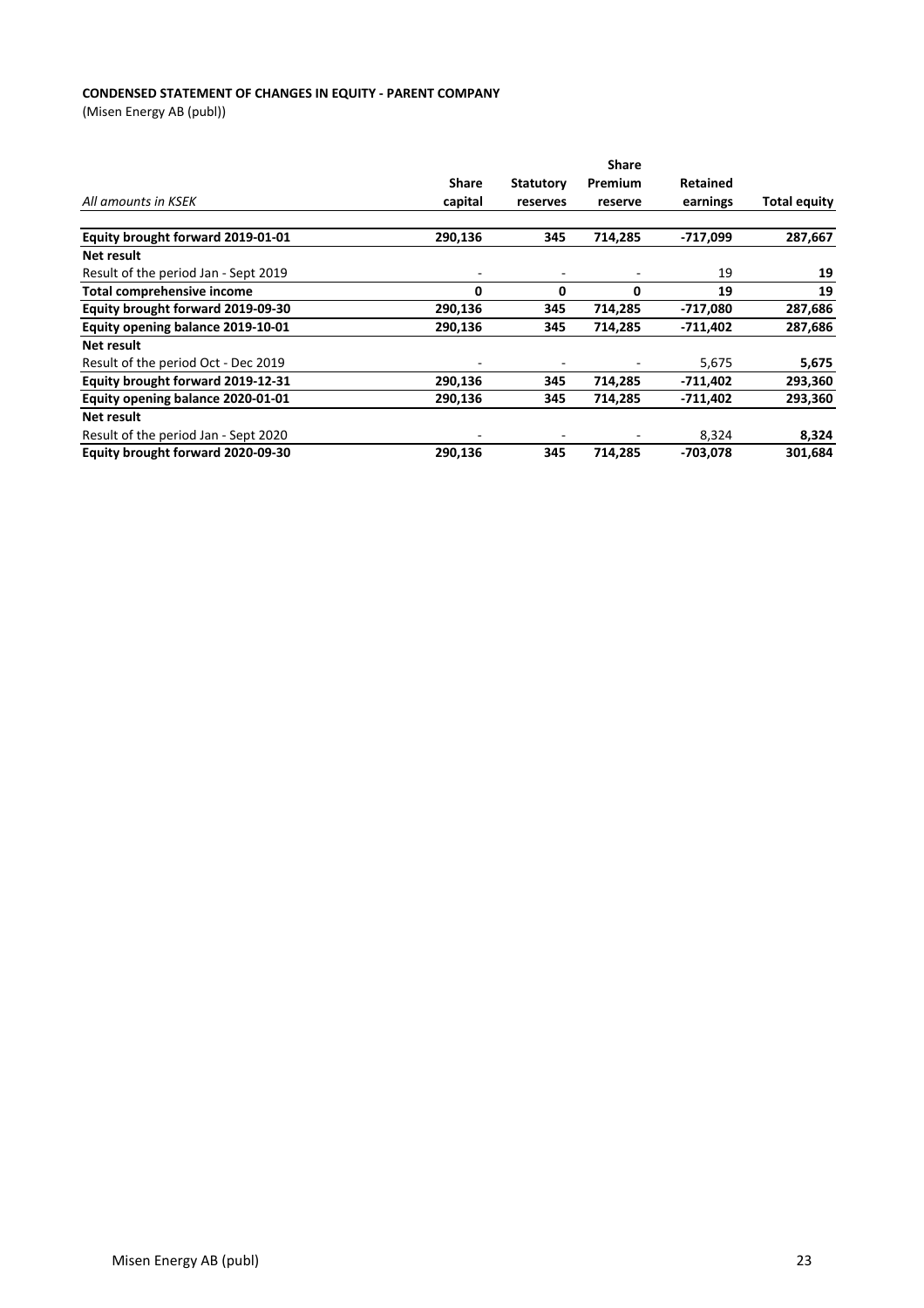# **CONDENSED STATEMENT OF CASH FLOWS - PARENT COMPANY**

(Misen Energy AB (publ))

|                                             | 1 Jan-30 Sept<br>1 Jan-30 Sept | 1 Jan-31 Dec |           |
|---------------------------------------------|--------------------------------|--------------|-----------|
|                                             | 2020                           | 2019         | 2019      |
| All amounts in KSEK                         | 9 months                       | 9 months     | 12 months |
| Operating activities                        |                                |              |           |
| Operating income                            | 8,464                          | 20           | 5,636     |
| Adjustment for non-cash items               | $-2,618$                       |              |           |
| Interest paid                               | -7                             | -4           | $-5$      |
| Cash flow from operating activities         |                                |              |           |
| before working capital changes              | 5,839                          | 16           | 5,631     |
|                                             |                                |              |           |
| Decrease(+)/increase in receivables         | 8,826                          | 156          | $-13,043$ |
| Decrease(-)/increase in accounts payable    | -490                           | 2,047        | 7,406     |
| Decrease(-)/increase(+) in short term debts | $-13,971$                      | $-2,252$     | $-29$     |
| Cash flow from operating activities         | 204                            | -33          | $-35$     |
| Cash flow for the period                    | 204                            | -33          | $-35$     |
| Cash at the beginning of the period         | 0                              | 35           | 35        |
| Cash at the end of the period               | 204                            | 2            | 0         |